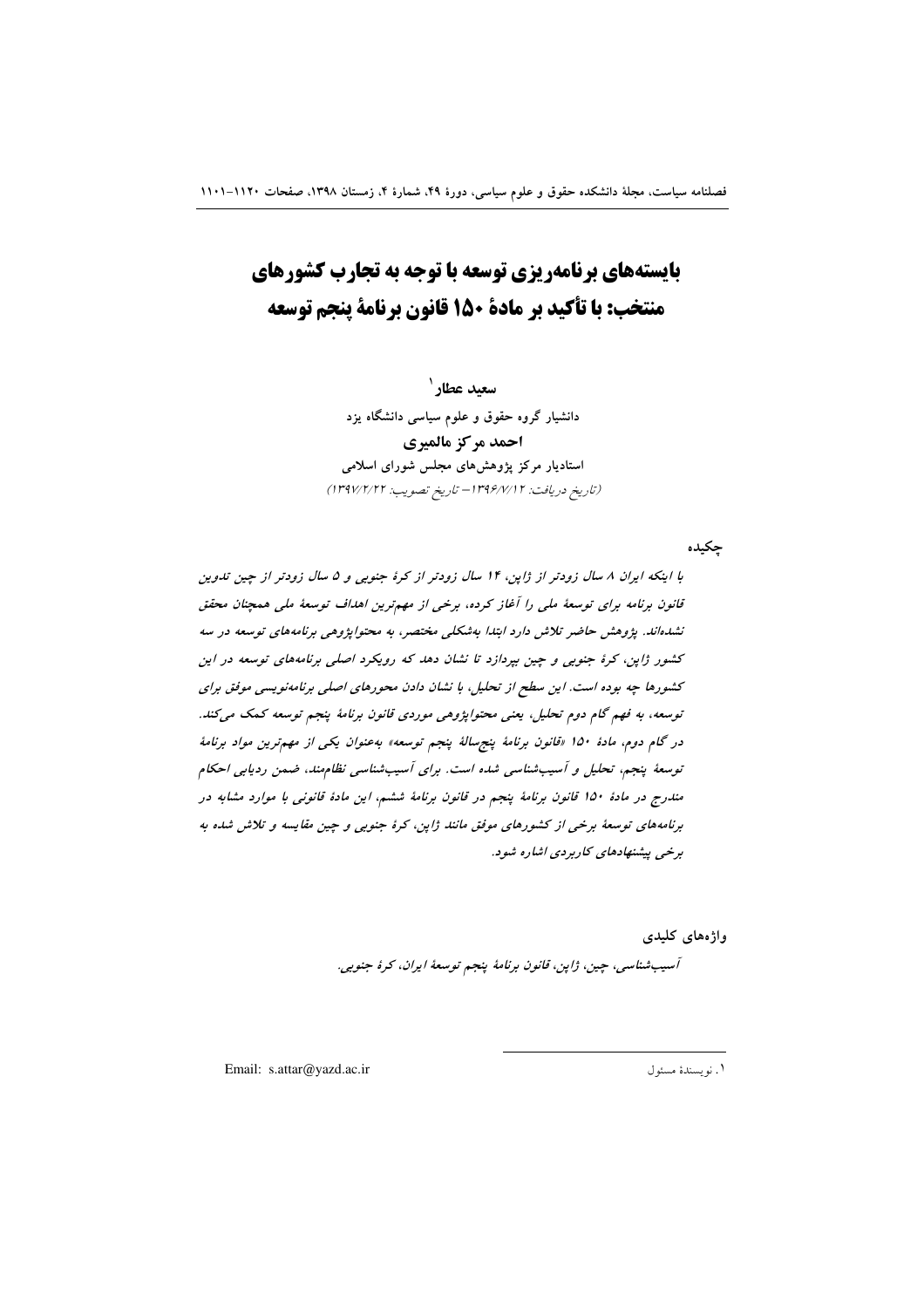ایران دارای یکی از قدیمیترین سنتهای برنامهنویسی توسعه در میان کشورهای در حال توسعه و تازهصنعتی شده است. درحالی که اولین برنامهٔ توسعهٔ کشور در سال ۱۳۲۷ (۱۹۴۸م.) نوشته شد، اولین برنامهٔ توسعهٔ ملی چین در سال ۱۹۵۳م.، ژاپن در سال ۱۹۵۶م. و کرهٔ جنوبی در سال ۱۹۶۲م. تدوین شده بودند. با اینکه ایران ۸ سال زودتر از ژاپن، ۱۴ سال زودتر از کرهٔ جنوبی و ۵ سال زودتر از چین تدوین قانون برنامه برای توسعهٔ ملی را أغاز کرد، برخی از مهمترين اهداف توسعهٔ ملي (رشد صنعتي پايدار، صادرات كالاهاي صنعتي، رفاه عمومي و عدالت اجتماعي) هنوز هم محقق نشدهاند.

افزون بر مشکلات اجرایی (که باید در قالب طرحهای اجراپژوهی بررسی شوند) از یکسو و ضعف نظام برنامهنویسی توسعه (که باید در قالب طرحهای تحلیل سیستمی بررسی شوند) از سوی دیگر، بهنظر میرسد یکی از دلایل این وضعیت، ضعفهای جدی در محتوای برنامههای توسعه بوده است. در بررسی محتوای برنامههای توسعه نیز می توان برنامههای توسعه را به دو شکل محتواپژوهی کل برنامه و محتواپژوهی موردی تحلیل کرد. اگر محتواپژوهی کل برنامهها تلاش دارد که اصول برنامهنویسی را مشخص و شیوهٔ برنامهنویسی را برجسته کند، محتواپژوهی موردی به واکاوی یک یا چند ماده از برنامهٔ توسعه با هدف یافتن مصادیقی از اصول کلی برنامهنویسی میپردازد.

پژوهش حاضر تلاش دارد ابتدا بهشکلی مختصر، به محتواپژوهی کل برنامههای توسعه در سه کشور ژاپن، کرهٔ جنوبی و چین بپردازد تا نشان دهد که رویکرد اصلی و ویژگیهای محوری برنامههای توسعه در این کشورها چه بوده است. این سطح از تحلیل، با نشان دادن محورهای اصلی برنامهنویسی موفق برای توسعه، به فهم گام دوم تحلیل یعنی محتواپژوهی موردی کمک میکند. در گام دوم، مادهٔ ۱۵۰ قانون برنامهٔ پنجم توسعه (ذیل فصل پنجم، بخش صنعت و معدن) تحلیل و بررسی آسیبشناسانه میشود. مادهٔ ۱۵۰، از مهمترین مواد قانون برنامهٔ پنجم توسعه است که به موضوعات اساسی مانند قابلیتهای فناوری، خلق مزیتهای رقابتی، متنوع سازی پایهٔ صادرات صنعتی، ادغام و شکل گیری بنگاههای بزرگ و رقابت پذیر و مواردی از این دست پرداخته است. برای آسیبشناسی نظاممند، این مادهٔ قانونی با موارد مشابه در برنامههای توسعهٔ برخی از کشورهای موفق مانند ژاپن، کرهٔ جنوبی و چین مقایسه خواهد شد و نشان خواهیم داد که در برنامهٔ توسعهٔ ششم نیز، محتوای آسیبزای این ماده با عباراتی متفاوت همچنان برقرار مانده است. در پایان نیز برخی پیشنهادهای کاربردی ارائه مىشود.

مقدمه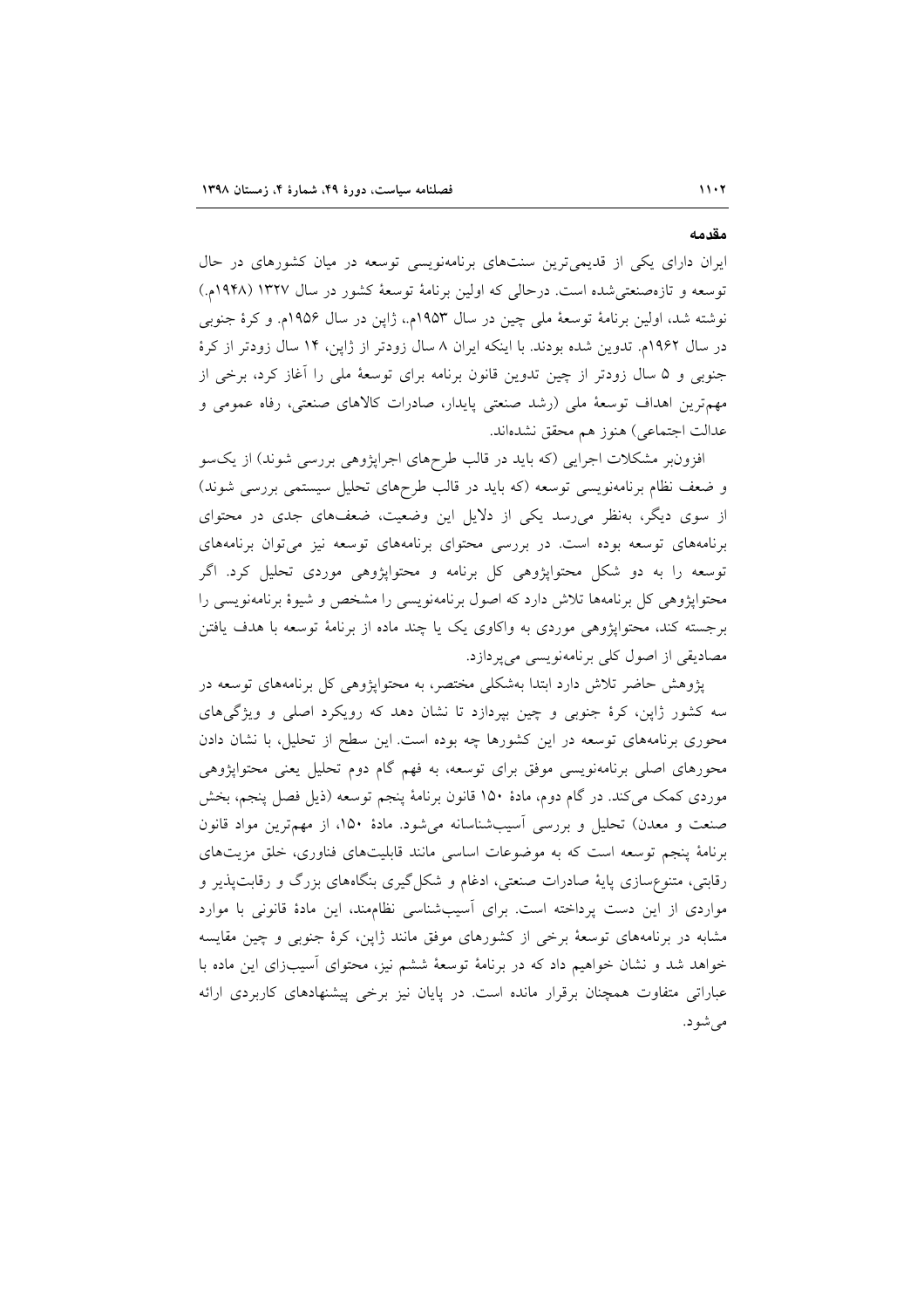## ۱. برنامههای توسعه در کشورهای منتخب ١.١. ژاين: برنامههاي توسعهٔ منعطف

برنامههای توسعه در ژاپن بسته به تحولات اقتصادی این کشور و نیاز به ایجاد چارچوب حقوقی مناسب برای اقدام دولت، متغیر بوده است. زمانی نیاز به برنامههای پنج ساله با اهداف كمّى بود؛ با تحقق اهداف پيش از موعد تعيين شده، برنامهٔ جديدي تدوين و اجرا مي شد و زمانی دیگر برنامهٔ دهساله نوشته و اجرا میشد. پس از تغییر شرایط اقتصاد ژاپن و تحقق هدف صنعتی شدن کشور، برنامههای توسعهٔ بسیار متفاوتی تدوین شد. همگام شدن برنامههای توسعهٔ ژاپن با تحولات اقتصاد این کشور، از مهمترین درس۵مای تجربهٔ برنامهریزی توسعه در ژاين است.

برنامههای توسعه در ژاین در نزدیک به سه دههٔ نخست صنعتی شدن (۱۹۸۵–۱۹۵۵) عموماً برنامههایی کمّی با هدف رشد اقتصادی همراه با توزیع برابر ثروت در جامعه بودند. اولين برنامهٔ ينجسالهٔ توسعه (١٩۶٠–١٩۵۶) ژاپن توسط کابينهٔ هاتوياماً در سال ١٩۵۵ تدوين شد. این برنامه با عنوان «برنامهٔ خوداتکایی اقتصادی»<sup>۲</sup> و با هدف استقلال اقتصادی و ایجاد فرصتهای شغلی و رسیدن به رشد ۳/۵ درصد اجرا شد. با اینکه برای اجرای این برنامه، دامنهٔ زمانی تا سال ۱۹۶۰ پیش بینی شده بود، در طی دو سال اول اجرای برنامه، اهداف آن محقق شد. از این رو، دولت در سال ۱۹۵۸ برنامهٔ جدیدی را تدوین کرد. هدف دومین برنامهٔ پنج ساله (۱۹۶۲–۱۹۵۸)، دستیابی به حداکثر اشتغال کامل و ارتقای استانداردهای زندگی با رشد اقتصادی سالیانه ۶/۵ درصد بود. اهداف این برنامه نیز دو سال زودتر محقق شد. در نتیجه، برنامهٔ توسعهٔ جدیدی در اواخر سال ۱۹۶۰ تدوین شد که هدف آن، دوبرابر کردن درآمد ملی در طی ۱۰ سال بود. این برنامه با عنوان برنامهٔ دوبرابر کردن درآمد ملی در طی سالهای ۱۹۶۱ تا ۱۹۷۰، نرخ رشد ۷/۲ درصدی را پیش بینی کرده بود؛ چراکه دوبرابر شدن درآمدهای ملی تنها با این نرخ رشد اقتصادی امکانپذیر بود، اما در عمل، رشد اقتصادی از مرز ۱۰/۸ درصد نیز فراتر رفت. این رشد سریع سبب افزایش تورم و هزینهٔ زندگی مردم شد که در نتیجه، انتقادهای زیادی از برنامه در قالبهایی مانند «قربانی کردن رفاه اجتماعی در پای رشد» مطرح شد (نقی;اده، ۱۳۸۴: ۶۶۹). اگرچه اجرای این برنامه در سال ۱۹۶۵ در کابینهٔ ایساکو ساتو ٌ متوقف شد، اهداف برنامه در سال ۱۹۶۸– ۱۹۶۷ به نتیجه رسید و ژاپن بهعنوان یکی از کشورهای دارای کمترین شکاف درآمد و ثروت، به یکی از اقتصادهای بزرگ جهان تنها ۲۳ سال پس از یایان جنگ جهانی دوم تبدیل شد (Bronfenbrenner, 1970: 523).

<sup>1.</sup> Hatovama

<sup>2.</sup> Five Year Plan for Economic Self- Support (1956-1960).

<sup>3.</sup> Eisaku Sato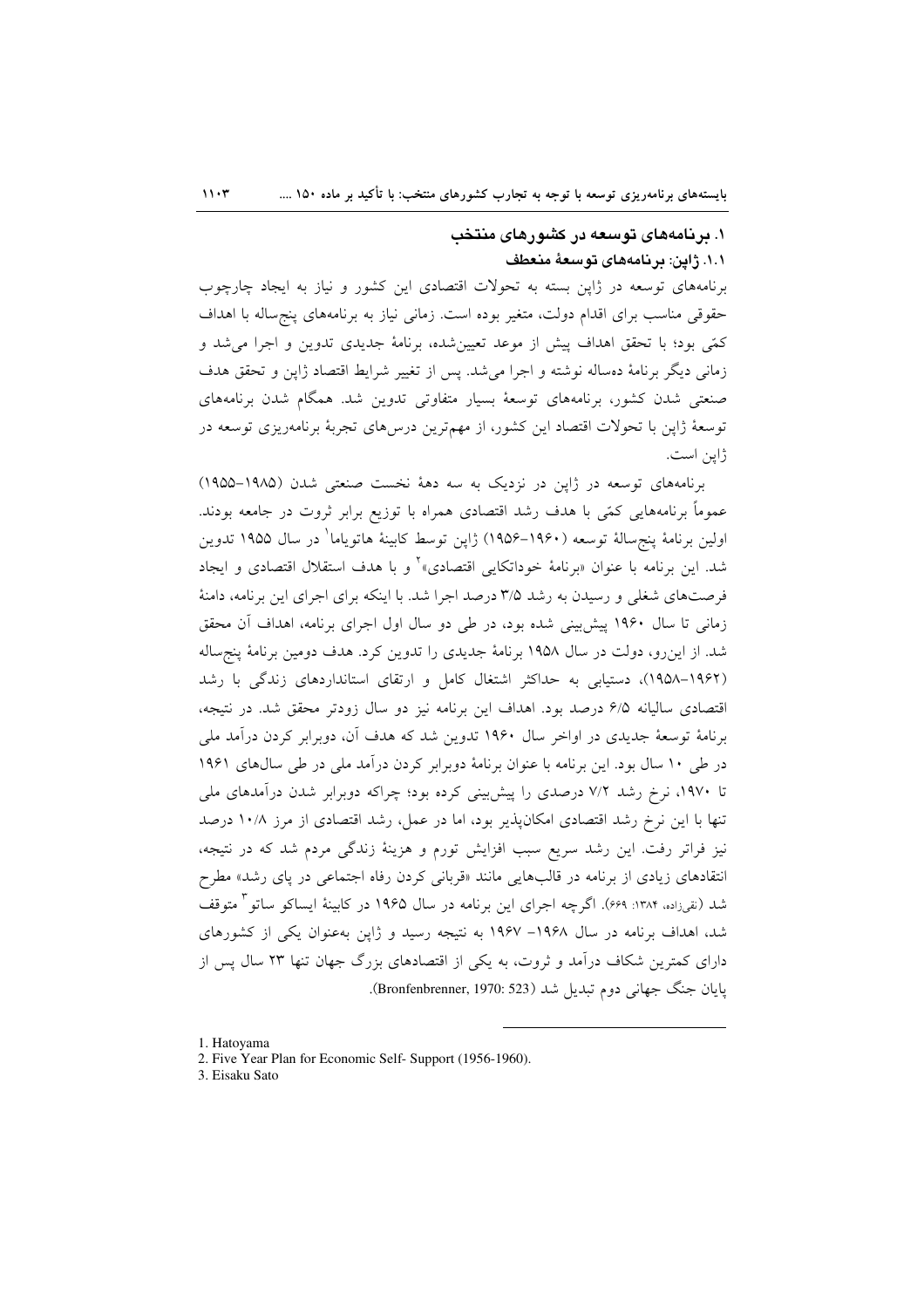در ژاپن، برنامههای توسعه حاوی هدفگیریهای مشخص اقتصادی بودهاند. اقتصاد ژاپن از چنان پتانسیل اقتصادی برخوردار بود که با تدوین جهتگیریهای مناسب در برنامههای توسعه، اهداف مشخص در برنامهها بهسرعت محقق می شدند و دولت ژاپن، بهویژه در دو دههٔ اول (۱۹۷۶–۱۹۵۶)، برنامههای بعدی را پیش از موعد، تصویب و اجرا میکرد ( :Bieda, 1977 68). تا اوایل دههٔ ۱۹۷۰، صنایع سنگین و صنایع شیمیایی جزء صنایع اولویتدار در برنامههای توسعهٔ این کشور بودند. دولت ژاپن بهویژه در برنامههای اول تا سوم، تلاش میکرد با اعطای یارانههای مختلف و شکلگیری سرمایه در این صنایع، موتور محرکی برای صنایع دیگر ایجاد كند (Hollerman, 1960: 219). اين برنامهها از ميانهٔ دههٔ ۱۹۶۰، بيش از گذشته جهت گيرىهاى توزیعی پیدا کردند. ماهیت دووجهی برنامهٔ توسعه در ژاپن، یعنی تأکید همزمان بر رشد اقتصادی، صنعتی شدن و ارتقای وضعیت صنایع دارای اولویت از یکسو، و توزیع برابر درآمدها و ثروت در جامعه ازسوی دیگر، سبب شد نوعی همزمانی در جهش اقتصادی ژاین و ارتقای استانداردهای زندگی مردم به وجود آید.

نکتهٔ دیگر اینکه هرچه نظام اقتصادی ژاپن قویتر و بخش خصوصی این کشور توانمندتر می شد، سطح دخالتهای دولت و تأثیر ابزارهای دولتی بر اقتصاد نیز کاهش می یافت. از اینرو، دگرگونی در سطح توسعهٔ اقتصادی ژاپن و دستیابی به اهداف اولیه توسعهای سبب شد که برنامههای توسعهٔ این کشور نیز از میانهٔ دههٔ ۱۹۸۰، ماهیت چشم|ندازگونه پیدا کند. برنامههای بعدی توسعهٔ ژاپن تا میانهٔ دههٔ ۱۹۹۰، عمدتاً مسیری را مشخص میکردند که دولت ژاپن در حوزههای اقتصادی و اجتماعی داخلی، منطقهای و بینالمللی با آن چالشها مواجه خواهد بود. در واقع، این برنامهها تعیینکنندهٔ جهتگیریهای اصلی برای حل مشکلات پیش رو و تقویت توسعه بودند (علیپور تهرانی، ۱۳۷۳: ۱۱۴). از میانهٔ دههٔ ۱۹۹۰ و با بحران اقتصادی شرق آسیا، تدوین برنامهٔ توسعه بهمدت بیش از یک دهه متوقف شد.

از میانه دههٔ ۲۰۰۰ تاکنون (۲۰۱۹)، برنامهریزی توسعهای در ژاپن بهعنوان چارچوبی برای حل مشکلات موردی، اما مهم، برای کشور در نظر گرفته شده است. دولتها در ژاپن که در مورد موضوعات مهم كشور، برنامههاى كوتامهدت، ميان مدت و بلندمدتى را طراحى و اجرا می کنند، تلاش دارند با استفاده از چارچوب حقوقی ایجادشده توسط این برنامهها، مشکلات بخشهای مختلف را حلeفصل کنند. این برنامهها عموماً با همکاری تشکلهای فعال در هر حوزه نوشته می شوند و دارای اهداف کمّی هستند. بهعنوان مثال، چهار سال پس از وقوع سونامی و بحران نیروگاه اتمی فوکوشیما در سال ۲۰۱۱ و تلاش های ناموفق دولت ژاپن برای حل مشکلات بهوجودآمده از این دو رویداد، دولت برنامهٔ پنجسالهای برای تسریع بازسازی ویرانی های ناشی از سونامی و حل مشکلات اقتصادی و اجتماعی ناشی از انفجار نیروگاه اتمی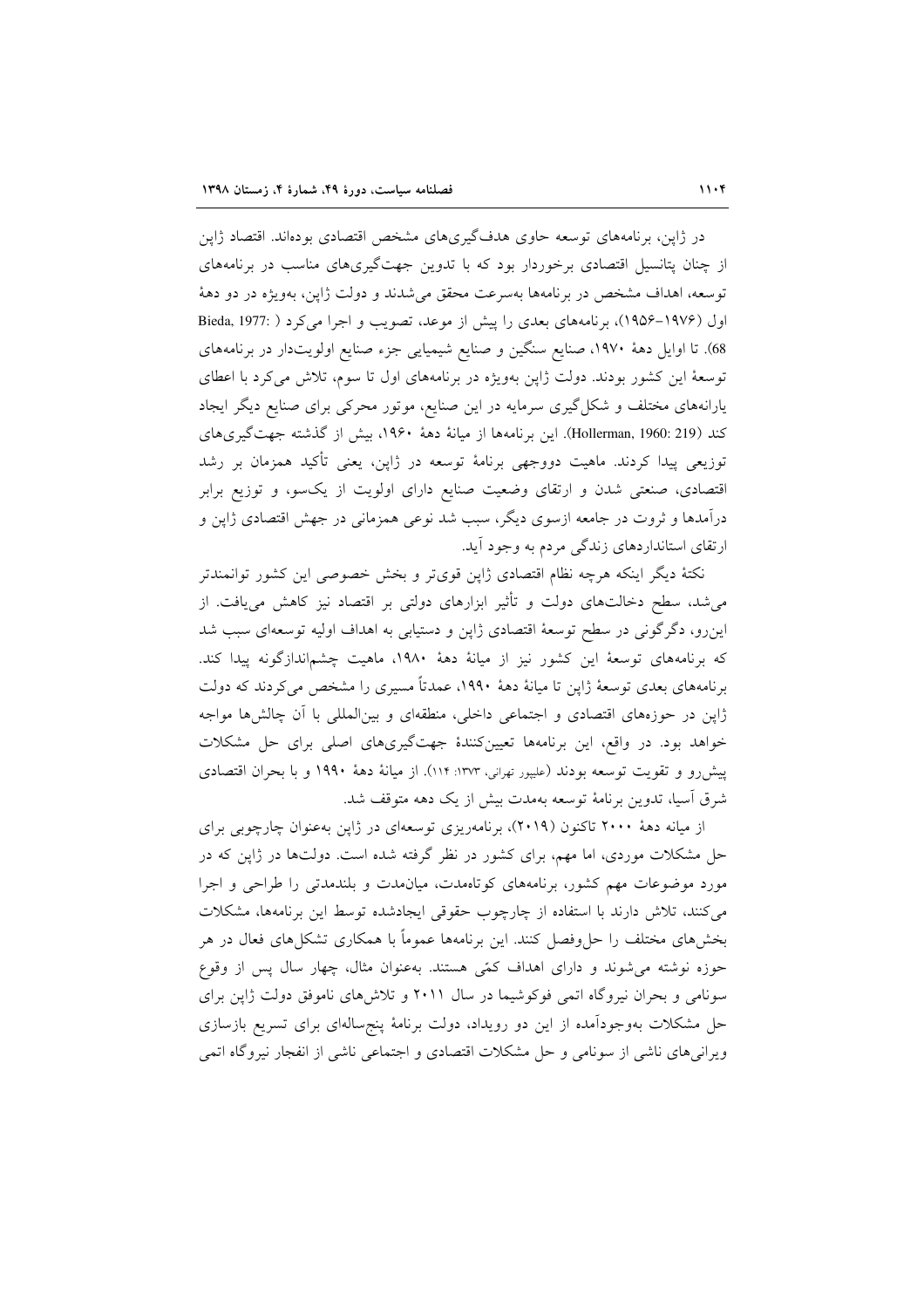فوکوشیما تدوین و اجرای آن را در تابستان سال ۲۰۱۵ آغاز کرد. براساس این برنامه، دولت باید با ایجاد فرصتهای شغلی مشخص به میزانی که نیروهای کار در مناطق آسیب پذیر به سطح اشتغال کامل برسند و احداث مسکن در مناطق آسیبدیده به میزانی که تمام نیازهای مردم این مناطق به مسکن رفع شود، اقدامات لازم را بهمدت حداکثر پنج سال انجام دهد  $(Lies, 2015)$ 

١.٢. کرهٔ جنوبی: گزینش صنایع ارجح در پرنامههای توسعه

قانون برنامهٔ توسعه در کرهٔ جنوبی، صرفاً یکی از ابزارهای قانونی دولت برای توسعهٔ ملی بوده است. دولت کرهٔ جنوبی از اوایل دههٔ ۱۹۶۰، از ابزارهای قانونی و سیاستی متعددی برای تحرکبخشی به اقتصاد ضعیف این کشور استفاده میکرد. هدف اصلی برنامههای پنجسالهٔ توسعهٔ اقتصادی کرهٔ جنوبی، تحقق توسعه از طریق صنعتی شدن بود. مهمترین اصل در برنامههای توسعهٔ کرهٔ جنوبی، انتخاب صنایع دارای اولویت و تخصیص منابع کمیاب اقتصادی برای تقویت این صنایع بود. بهعبارت دیگر، برای تحقق صنعتی شدن در کرهٔ جنوبی، باید صنایع ارجح در هر برنامه مشخص میشد و دولت با تحرک این صنایع پیشرو، رشد اقتصادی مشخص شده در سند برنامه را محقق می کرد. بهعبارتی وظیفهٔ اصلی برنامهٔ توسعه در کرهٔ جنوبی، شناسایی صنایع ارجح و ایجاد چارچوب قانونی مناسب برای تخصیص منابع به چند صنعت یادشده در قانون برنامه بود.

صنایع ارجح در نخستین برنامهٔ پنجساله (۱۹۶۶–۱۹۶۲) عبارت بودند از برق، سیمان، زغالسنگ، کود، پالایش نفت و کشاورزی این برنامه که براساس مدل رشد هارود– دومار ٰ تهیه شده بود، بر محور تحقق رشد اقتصادی سالیانه ۷/۱ درصد تنظیم شده بود. در این برنامههای پنجسالهٔ توسعه که عموماً کمّی و با جزئیات کامل بودند، مقدار تولید مورد انتظار هر كدام از صنايع ارجح نيز مشخص شده بود. بهعنوان مثال در نخستين برنامهٔ توسعهٔ ملي كره، اشاره شده بود که باید تولید زغال سنگ در سال پایانی برنامه (۱۹۶۶) به ۱۲ میلیون تن (بیش از دوبرابر تولید سال ۱۹۶۰) رسیده باشد؛ یا ظرفیت تولید برق باید از ۳۶۰ مگاوات در سال ۱۹۶۰ به ۱۰۰۰ مگاوات در سال انتهای برنامه برسد (Wolf, 1962: 8-9).

در دومین برنامه (۱۹۷۱–۱۹۶۷) صنایع مواد شیمیایی، فولاد و ماشینآلات، در برنامههای سوم و چهارم (۱۹۸۱–۱۹۷۲) علاوهبر صنایع ارجح اشارهشده در برنامهٔ دوم، فلزات غیرآهنی، کشتیسازی و صنایع الکترونیک و در برنامههای پنجم و ششم (۱۹۹۱–۱۹۸۲) صنایع ساخت ماشین آلات، الکترونیک، مواد شیمیایی، کشتی سازی و انواع صنایع پیشرفته (نیمههادی، مواد

1. Harrod-Domar Growth Model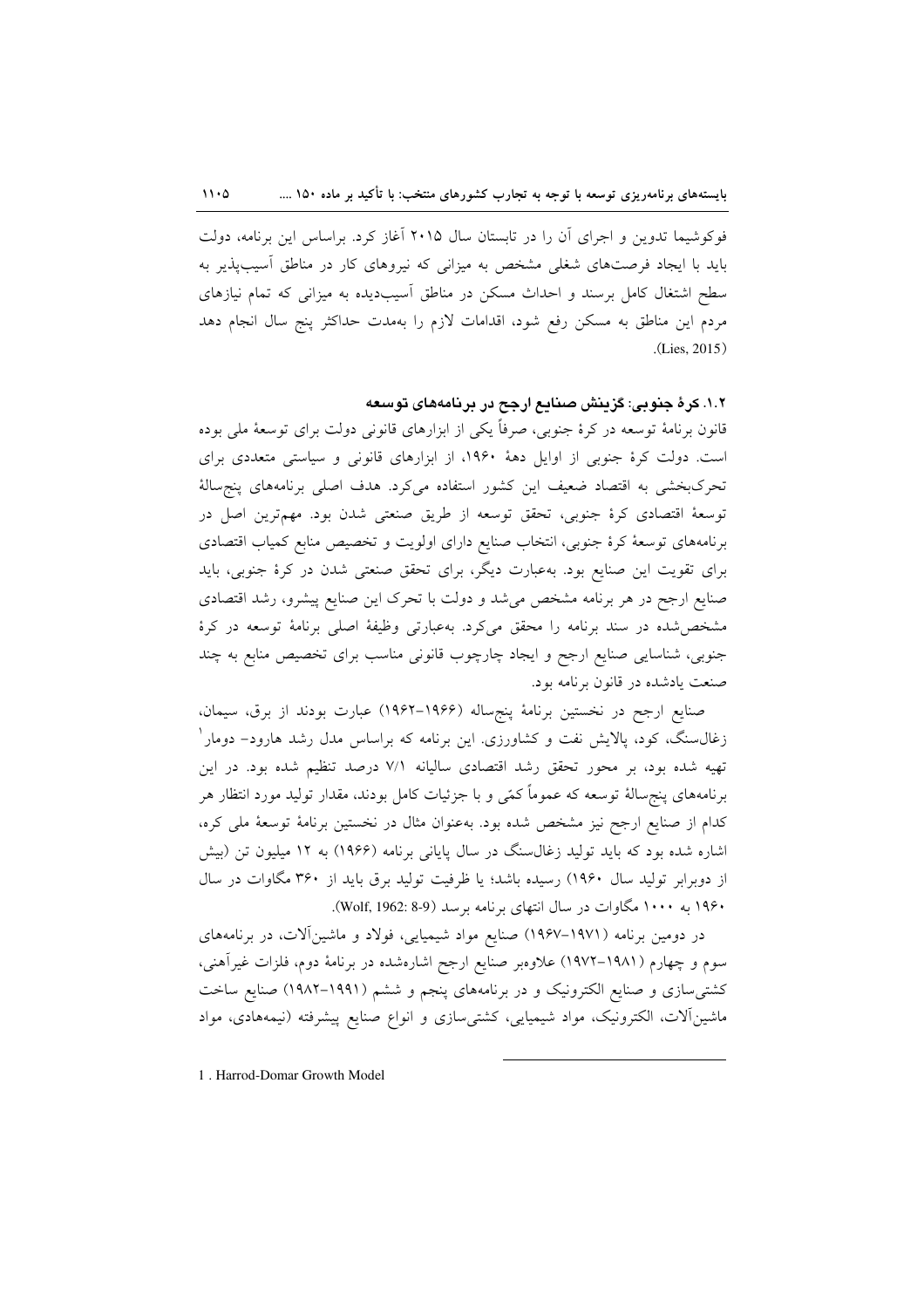جدید، فناوری زیستی) از حمایت نظام قانونی بهرهمند شدند (23 : 2010 .Koh). دولت کره برای تأمین هزینههای برنامههای توسعهٔ اول تا چهارم، سیاستهای ریاضت شدید اقتصادی را اجرا می کرد.

قوانین موردی دیگری نیز همگام با قانون برنامهٔ توسعهٔ کرهٔ جنوبی به تصویب پارلمان ملی کره رسیدند. هدف این دسته از قوانین، عملیاتی کردن کمکهایی بود که برپایهٔ قانون برنامهٔ توسعه باید به صنایع ارجح عرضه میشد. این قوانین موردی، سیاستهای میانمدت برنامههای توسعه را به سیاست کوتاهمدت تبدیل می کردند. با تغییر صنایع ارجح در هر برنامه، قوانین جدیدی به تصویب میرسید و قوانین پیشین ملغی میشد. این امر، پویایی خاصی به برنامههای توسعهٔ این کشور میداد و سبب میشد که هماهنگی میان نظام برنامهریزی توسعه و تحولات شتابان حوزهٔ اقتصاد حفظ شود. بهعنوان مثال، در سال ۱۹۶۹ قانون توسعهٔ صنایع الکترونیک، این صنایع را بهعنوان صنایع راهبردی صادراتی مشخص کرد. مقررات ضمیمهٔ این قانون که جزئیات حمایتهای لازم برای توسعهٔ این صنایع را تعیین میکرد نیز مکمل قانون اصلی بود. این مقررات با هدف تغییرات فناورانه در این صنایع و هماهنگی بیشتر آنها با تحولات فناورانة جهاني طراحي شده بودند (18 :Kim, 1991). با تغيير صنايع ارجح، قوانين حمایتی جدیدی تصویب می شد که اولویت دولت را بهسمت کمک به دیگر صنایع تغییر مے زداد.

با اینکه گزینش صنایع راهبردی برای توسعهٔ کره، در هر دوره متفاوت بود، سرجمع دورهها، دامنهٔ وسیعی از صنایع پیچیدهٔ الکترونیک تا صنایع کشتیسازی و اتومبیل را در بر میگرفت (Kim, 1991: 18). مجموعهای از این اقدامات به بخش خصوصی بهنسبت ضعیف کره انگیزه میداد تا بهبود فناورانه با هدف تقویت مزیت رقابتی کالاهای تولیدی خود را در دستور کار قرار دهد. دولت کرهٔ جنوبی، به صنایع ارجح، وامهای یارانهای میداد. از مهمترین ابزارهای قانونی دولت، وامهای سیاستی (وامهایی با نرخ بهرهٔ یارانهای) یا اولویت در جیرهبندی اعتباری بود. اَن وامها در طی سالهای ۱۹۶۲ تا ۱۹۸۵، معادل ۵۷/۹ درصد از کل وامهای بانکی بود (چانگ، ۱۳۹۲: ۱۴۹).

یکی از محورهای اصلی همهٔ برنامههای توسعهٔ کره، تقدم رشد اقتصادی بر کاهش عدم تعادل در توزیع درآمد و نابرابری جغرافیایی در توزیع صنایع مهم بود (Kim, 2013: 14). این امر سبب شد تا کرهٔ جنوبی از نابرابرترین کشورهای تازه صنعتیشده محسوب شود. دولت کره پس از جهش اقتصادی در طول چهار برنامهٔ پنجسالهٔ توسعه (تا سال ۱۹۸۱)، تلاش کرد در دو برنامهٔ اَخر (۱۹۹۶–۱۹۸۷) رویکرد بازتوزیع دراَمد و ثروت را تقویت کند. بهعبارتی، دو برنامهٔ آخر توسعهٔ این کشور، تلاش داشتند رشد اقتصادی را همزمان با توزیع برابر درآمد و ثروت مدنظر قرار دهند.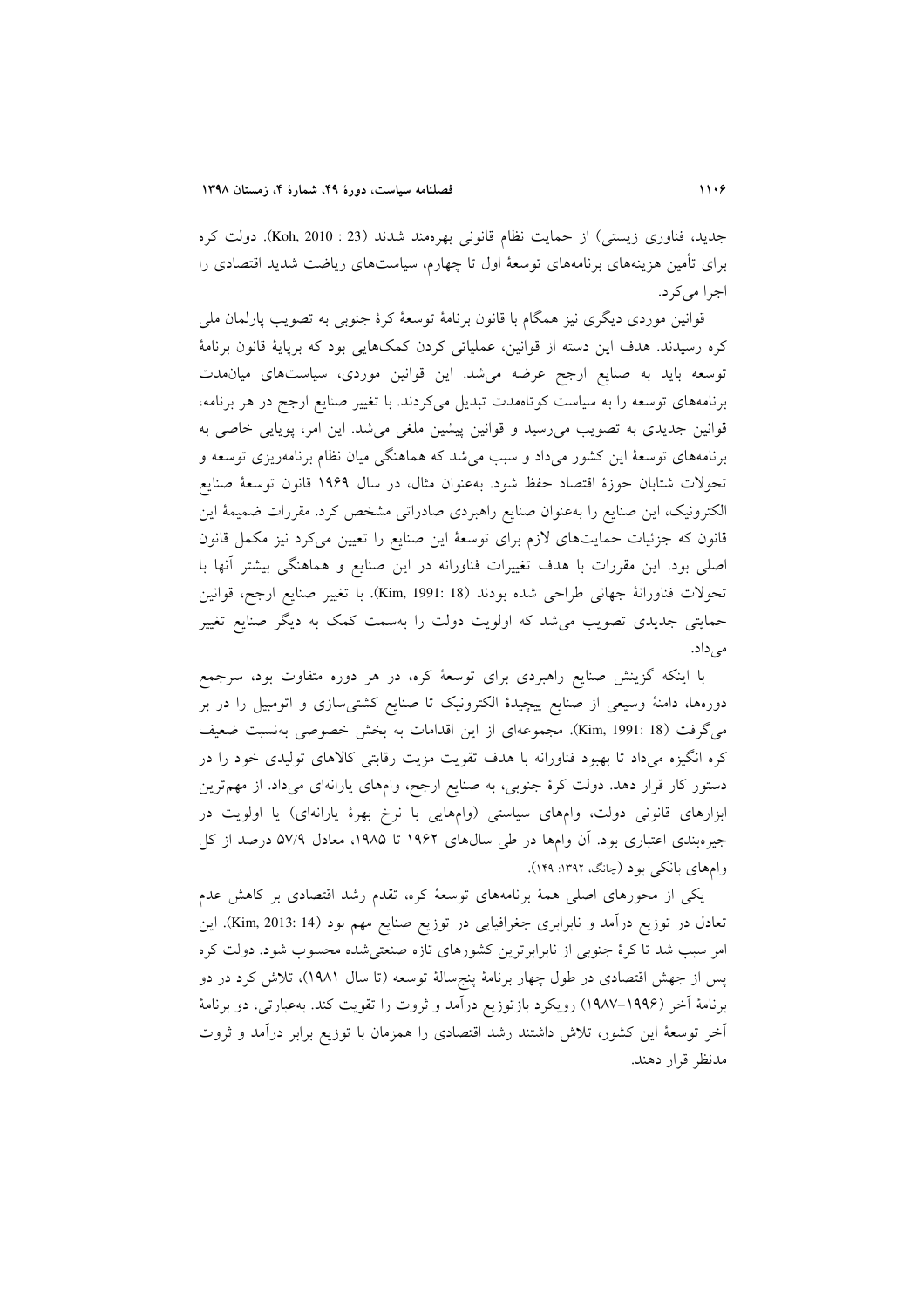پس از رکود اقتصادی میانهٔ دههٔ ۱۹۹۰ در شرق اسیا، برنامهنویسی پنجساله برای توسعه در کرۂ جنوبی نزدیک به یک دهه متوقف شد. از آن به بعد، کرۂ جنوبی نیز مشابه ژاپن، بسته به موضوعات مهم برای اقتصاد کشور، برنامههای کوتاهمدت، میانمدت و بلندمدتی را تدوین و اجرا می کند. بهعنوان مثال، با توجه به اهمیت رشد پایدار برای اقتصادهای صنعتی، کرهٔ جنوبی برنامهٔ ینجرسالهٔ رشد سبز` (۲۰۱۳–۲۰۰۹) را بهعنوان یک برنامهٔ میانمدت برای تحقق اهداف راهبردی ملي رشد سبز تدوين و اجرا كرد (United Nations Environment Programme, 2010: 6). چنين برنامههایی متفاوت با برنامههای پنجسالهٔ توسعه در گذشته، برنامههایی کمتر متمرکز و بیشتر موردی با هدف حل مشکلات مشخص برای تداوم توسعهٔ اقتصادی- اجتماعی کرهٔ جنوبی و بهبود وضعیت شاخصهای حوزهای خاص هستند. یعنی با گذار کرهٔ جنوبی از مراحل نخست توسعه و ایجاد صنایعی با قابلیت صادراتی قوی، شکل و ماهیت برنامهریزی توسعهای کرهٔ جنوبی نیز تغییر يافته است.

#### ۱.۳. چین: از برنامهٔ توسعه به «راهنمای» توسعه

برنامەنويسى توسعە در چين، از دههٔ ۱۹۵۰ آغاز شد. در دو دههٔ اول، الگوي برنامەنويسى توسعهٔ این کشور تا حد زیادی برگرفته از مدل برنامههای توسعهٔ اتحاد جماهیر شوروی (سابق) بود. ماهیت کوتاهمدت و میان مدت برنامهریزی (برنامهٔ سالیانه و برنامهٔ پنج سالهٔ توسعه)، بخشی و پروژهمحور بودن برنامه (تصویب پروژههایی که از نظر کمیسیون برنامهریزی، حیاتی بودند)، تمرکز برنامهریزی در سطح ملی همراه با ارتباط ضعیف میان سیاستگذاران مرکزنشین با سیاستگذاران محلی، اتکای برنامهریزی بر ابزارهای اجرایی بهجای توجه به اهمیت سیاستگذاری مالی و تجارت خارجی و در نهایت، تلاش برای توزیع برابر ثروت در جامعه، از ویژگیهای مدل شوروی در برنامهنویسی توسعه بودند.<sup>۲</sup> این مدل برنامەنويسى متكى بە تشكيلاتى بود كە صرفاً با ايجاد اجماع در درون حزب كمونيست، دخالت شهروندان در تعیین اولویتها را مجاز نمیدانست و از این طریق، اجماع عمومی در زمینهٔ اهداف را ناممکن میکرد. رویکرد اصلی برنامهنویسی در چین در طی دو دههٔ اول، رویکردی بهشدت از بالا به پایین بود. در این مدل، بر جزئیات هر پروژه تمرکز می شد (برای

 $11.4$ 

<sup>1.</sup> Five-Year Plan for Green Growth

۲. تفاوت مهم این مدل با مدل برنامهریزی شوروی این بود که در چین، شرکتهای دولتی توسط دو زنجیرهٔ جداگانه از فرمانها، زنجیرهٔ عمودی یا «تیاوتیاو» (tiaotiao) و زنجیرهٔ افقی یا «کوانگکوانگ» (kuangkuang) در چارچوب برنامههای مصوب توسعهٔ حزب کمونیست عمل میکردند، درحالی که در شوروی، همهٔ شرکتهای دولتی تحت زنجیرهٔ واحدی از فرمانهایی که دفتر برنامهریزی مرکزی یا «گوسپلان» (Gosplan) صادر میکرد اداره می شدند. برای مطالعهٔ بیشتر ر.ک: کوز و وانگ، ۱۳۹۳: ۱۳۸–۱۳۷).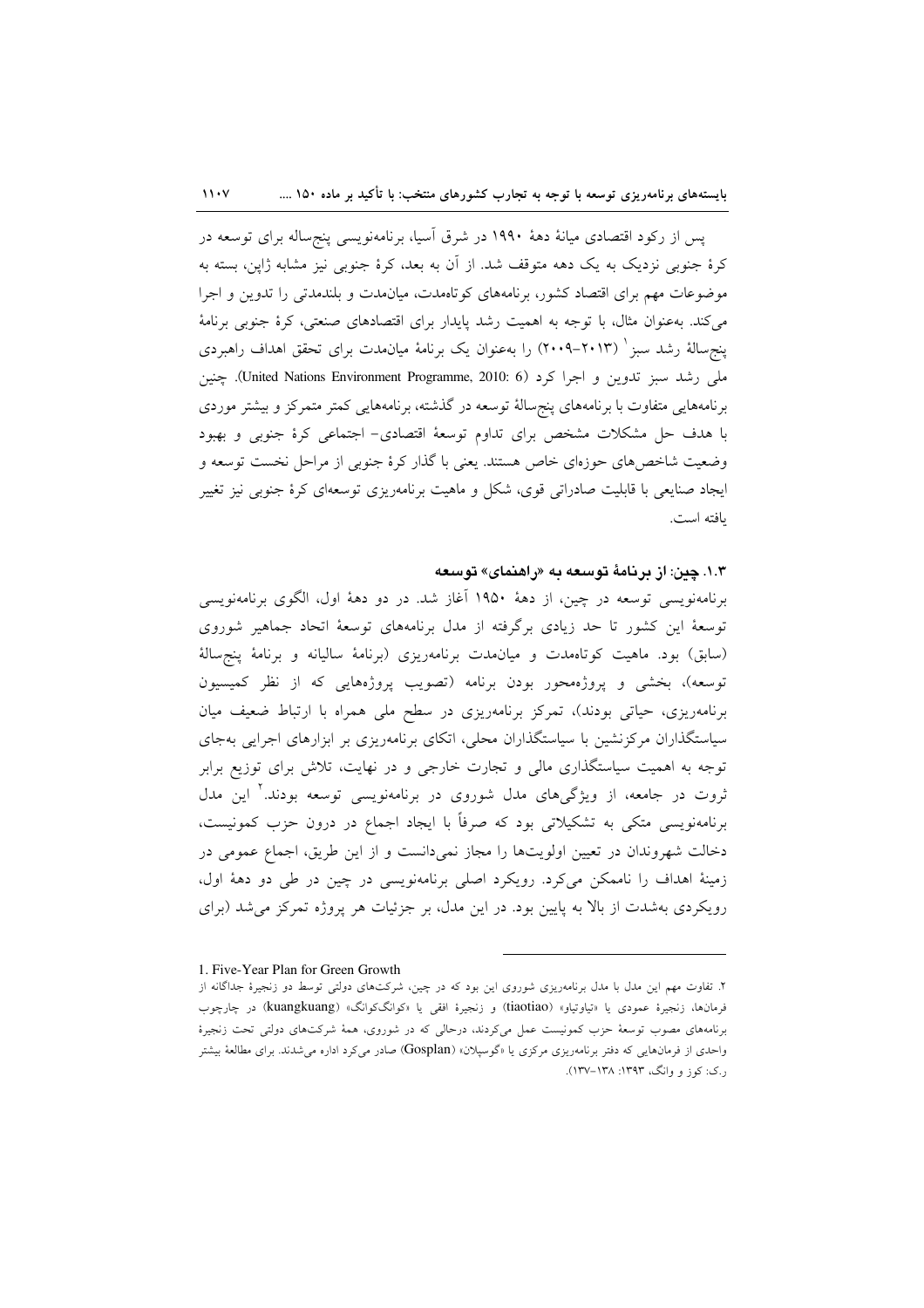مثال، در برنامهٔ اول توسعه (۱۹۵۷–۱۹۵۳)، ۱۵۶ پروژه با ذکر عنوان پروژه و مختصات هر کدام قید شده بود) و جزئیات دقیق هر اقدام بهصورت مکتوب در ضمیمههای برنامه مورد توجه قرار می گرفت (Wang, 2003: 23). برنامههای دوم (۱۹۶۲–۱۹۵۸)، سوم (۱۹۷۰–۱۹۶۶)، چهارم (۱۹۷۵–۱۹۷۱) و تا حدی برنامهٔ ینجم (۱۹۸۰–۱۹۷۶) نیز از این شیوهٔ برنامهنویسی پيروي مي کردند.

تجربه شکستخوردهٔ توسعه در چین در طی این دو دهه و دگرگونی در سیاست داخلی و خارجی این کشور در میانهٔ دههٔ ۱۹۷۰ سبب شد که شکل و ماهیت برنامهریزی توسعه نیز تغییر کند. در میانه دههٔ ۱۹۷۰، دولت مرکزی با انتشار اولین سند چشمانداز دهساله (۱۹۸۵– ۱۹۷۶)گذار از مدل شوروی به دیگر مدلهای موفق را آغاز کرد. بی ثباتی سیاسی در مدیریت کشور سبب شد که برنامهٔ پنجم توسعه بدون توجه به سند چشمانداز تدوین شود. اما با اجرای برخی از اصلاحات در سند چشمانداز در سال ۱۹۷۵، قانون برنامهٔ ششم توسعهٔ چین (۱۹۸۵– ۱۹۸۱) براساس محورهای مهم سند چشمانداز دهساله تدوین شد (Berberoglu, 1987: 298).

از برنامهٔ ششم توسعه به بعد، برنامهنویسی توسعه در چین از دیگر کشورهای موفق شرق آسيا (بهويژه كرهٔ جنوبي در سه دههٔ اول) الهام مي گرفت. در چين نيز دولت در هر برنامهٔ توسعهٔ صنایع ارجح را مشخص کرده و تلاش میکرد با تحرک این صنایع پیشرو، رشد اقتصادی مشخص شده در سند برنامه را محقق کند. مهمترین سنت بجامانده از مدل پیشین در چین، تداوم رویکرد توزیعی در برنامههای جدید توسعه است. در برنامههای دههٔ ۱۹۸۰ تا اواسط دههٔ ۲۰۰۰، هم توزیع برابرتر ثروت در جامعه از طریق ارتقای استانداردهای زندگی در نواحی مختلف چین و کاهش فقر از مهمترین اولویتهای دولت بوده است.

با شتاب گرفتن توسعه در چین، دولت برخی تغییرات را در سبک اقتصاد برنامهریزی شدهٔ سنتبی این کشور اِعمال کرد. در سال ۲۰۰۶، دولت چین نام برنامهٔ یازدهم توسعه را از «برنامه» ٔ به «رهنمون» یا «راهنما»<sup>۲</sup> تغییر داد. اگرچه ماهیت تغییرات در نظام برنامهریزی توسعه در چین هنوز بهروشنی مشخص نشده، بهنظر می رسد سبک جدید قانون برنامهٔ توسعه تا حدودی برگرفته از تجربهٔ ژاپن در دههٔ ۱۹۹۵–۱۹۸۵ باشد. از برنامهٔ یازدهم توسعه به بعد، تعیین اهداف الزامآور و خاص (از مهمترین وجوه برنامههای پنجسالهٔ سنتی در چین)، دستخوش تغییر شده است. بهنظر می رسد که این کشور در دورهای بین برنامهریزی کلاسیک دولتگرا و نظام برنامهریزی منعطفِ کمتر دولتی قرار دارد. تغییر نظام برنامهریزی توسعهای در چین، گویای دگرگونیهایی است که در این کشور در جریان است. بهدلیل آنکه کُندبودن تغییرات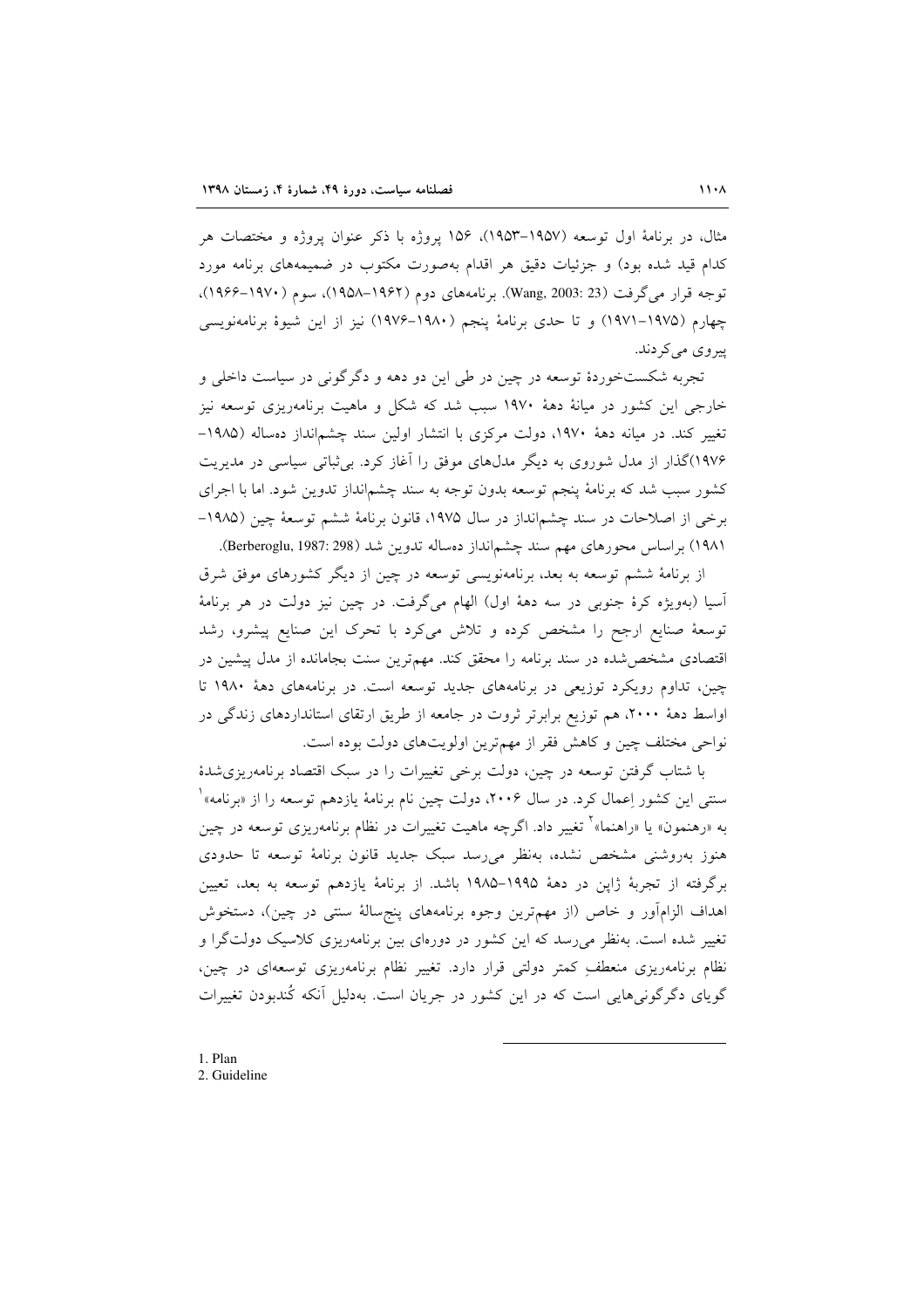سیاسی و حقوقی در نظام حکمرانی در چین، در حال حاضر نمی توان ارزیابی دقیقی دربارهٔ مختصات جدید نظام برنامهریزی توسعه در چین ارائه کرد.

با این حال، اگر در گذشته، چند هدف مشخص می شد و همهٔ تلاش برنامههای توسعه، ایجاد چارچوب قانونی الزامآوری برای تحقق این اهداف در دورمای میانمدت بود، در برنامههای جدید توسعه در چین، اهداف بلندمدتتر با نگرشی انعطاف پذیرتر و هماهنگتر با تحولات اقتصاد داخلی و جهانی مشخص میشوند. از برنامهٔ یازدهم به بعد، تعداد رو به افزایشی از این اهداف، اهمیت راهبردی بیشتری پیدا کردند و دولت ملزم شده است که تلاش های پایدارتری برای تحقق آنها در دورهای بلندمدت انجام دهد. زبان بهکاررفته در أخرين برنامة توسعة اين كشور (برنامة دوازدهم، ٢٠١۵–٢٠١١)، به رشد اقتصادى بلندمدت کشور در دهههای آینده وزن بیشتری داده است (درحالی که برنامههای پیشین، نگاهی میان مدت داشتند). همچنین در این برنامه، به بهبود وضعیت اجتماعی شهروندان (از طریق ارتقای شاخصهای استاندارد زندگی مردم) توجه بیشتری شده است (kpmg.com). راهنمای توسعه، هنوز هم دارای برخی اهداف کمّی و انتخاب صنایع ارجح است، اما این راهنما در مقایسه با همهٔ برنامههای توسعهٔ این کشور تا قبل از برنامهٔ یازدهم ـ که اغلب برنامههای جزئی و کمّینگر بودند ــ بیشتر نقشهٔ راهی برای بهبود کیفیت رشد و توسعهٔ اقتصادی این کشور محسوب میشود. اگر در گذشته صنایع ارجح، صنایعی برای تقویت رشد اقتصادی در دورههای کوتاه و میانمدت بودند، انتخاب صنایع ارجح در برنامههای جدید با هدف تضمین رشد بلندمدت اقتصاد چین انجام میگیرد. این دگرگونی، انعکاسی از این واقعیت است که دولت مرکزی چین، درصدد یافتن رویکردهای نوآورانه برای غلبه بر چالشهای آتی توسعهٔ این کشور است (Yu and Elsworth, 2012: 8).

### ۲. محتوایژوهی موردی مادهٔ ۱۵۰ قانون برنامهٔ ینجم توسعه

در یک نگاه، مادهٔ ۱۵۰ از مهمترین مواد قانون برنامهٔ پنجم توسعه است که به موضوعات مهمی مانند قابلیتهای فناوری، خلق مزیتهای رقابتی، متنوعسازی پایهٔ صادرات صنعتی، ادغام و شکل گیری بنگاههای بزرگ و رقابتپذیر و مواردی از ایندست پرداخته است. در این بخش، به مهمترين اِشكالات مادهٔ ۱۵۰ قانون برنامهٔ پنجم توسعه خواهيم پرداخت.

#### ۲۰۱. نبود استراتژی توسعهٔ صنعتی کشور

یکی از ضعفهای جدی برنامههای توسعهٔ کشور در گذشته (بهویژه برنامههای اول تا سوم)، بر توجهی به «استراتژی صنعتی کشور» بوده است. هر چند در اوایل دههٔ ۱۳۸۰، تلاشهای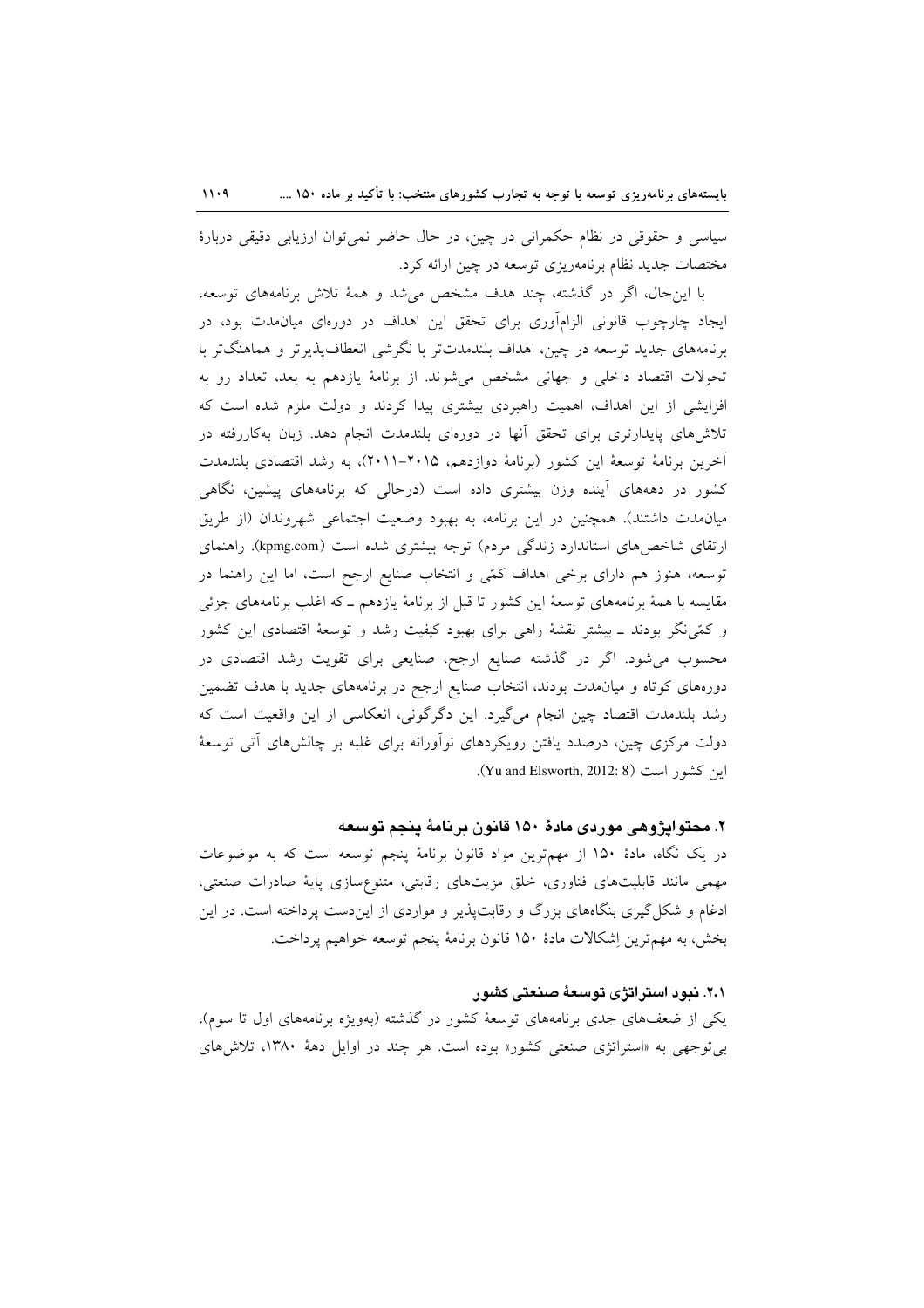مهمی در این زمینه صورت گرفت و در نهایت بعد از برخی اصلاحات در طرح اولیه، سند راهیرد توسعهٔ صنعتی کشور (۱۴۰۴–۱۳۸۵) تصویب و منتشر شد، این سند نیز از ضعفهای جدی رنج می برد. در سال ۱۳۹۴ نیز وزارت صنعت، معدن و تجارت، سند جدیدی را با عنوان «برنامهٔ راهبردی وزارت صنعت، معدن و تجارت» منتشر کرد که جهتگیری این وزارتخانه را تا افق ۱۴۰۴ مشخص کرده است. با اینکه اتکای مادهٔ ۱۵۰ برنامهٔ پنجم به سند راهبرد توسعهٔ صنعتی و معدنی کشور، مهمترین قوت آن محسوب میشود، بهدلیل ضعفهای محتوایی و روششناسی سند اول و ضعفهای جدی سند دوم (مانند نبود استانداردها و مبانی لازم برای سند راهبردی، بی توجهی به روندهای کلان رشته فعالیتها در منطقه و جهان و…)، صحتی در صورت اجرای دقیق این بند نیز نمی توان تحول چشمگیری در اقتصاد را انتظار داشت.

راهبرد توسعهٔ صنعتی در کشورهای بررسیشده در این نوشتار، دارای اسناد راهبردی بخشی (در بخش های اولویتدار) بوده است؛ بهطوری که با توجه به محورهای مهم سند ملی، سندهای راهبردی برای بخشهای مختلف اقتصادی تهیه شده است. از طرف دیگر، در متن راهبرد صنعتی این کشورها، توجه خاصی به تأمین زنجیرههای پاییندستی شده است. در واقع، مجموعهای از اسناد راهبردی کلان کشور تا اسناد راهبردی زیربخشهای صنایع اولویتدار همراه با تأمین زنجیرههای پاییندستی صنایع، حلقههای فرایند صنعتی شدن این کشورها محسوب می شدند. بررسی ها نشان میدهد که اسناد بخشی در ایران تنها در برخی حوزهها بهصورت پیشنویس تهیه شدهاند. در این حوزهها نیز، ابهام در سند راهبرد توسعهٔ صنعتی کشور، تهیهٔ اسناد راهبردی بخشی را دشوار کرده است.<sup>۲</sup>

بهطور کلی، برای رسیدن به رشد مناسب در بخش صنعت، باید دیگر بخشهای مرتبط نیز همزمان رشد داشته باشند. بهطور مثال، براى افزايش يك ميليون تنى توليد فولاد، ظرفيت حمل ونقل باید چهار میلیون تن افزایش یابد یا برای تولید ۳۰۰ هزار تن آلومینیم باید ۵۰۰ مگاوات به ظرفیت نیروگاهی کشور اضافه شود. بنابراین، شاخصها باید بهطور کلان دیده شوند و نیازهای زیرساختی بخش صنعت مانند حملونقل، آب، برق و گاز نیز تأمین شوند. افزونبر این، باید به زنجیرههای پاییندستی بخش صنعت نیز توجه شود تا زنجیرههای ارزشی در هر بخش تکمیل شوند (شاهچرا، ۱۳۸۹: ۱۴). ۳

۱. برای مطالعهٔ سیر تاریخی اسناد راهبرد توسعهٔ صنعتی کشور در طول نزدیک به دو دههٔ اخیر و ضعفهای سند دوم، ر.ک.: رجبپور و گروه کارشناسان، ۱۳۹۴.

۲. پیش نویس سند راهبردی توسعهٔ سنگ آهن، یکی از این نمونههاست. ر.ک: eghtesadnews.com

۳. برای مطالعهٔ مهمترین نقدهای مطرحشده در این زمینه ر.ک: رضوی، ۱۳۸۳.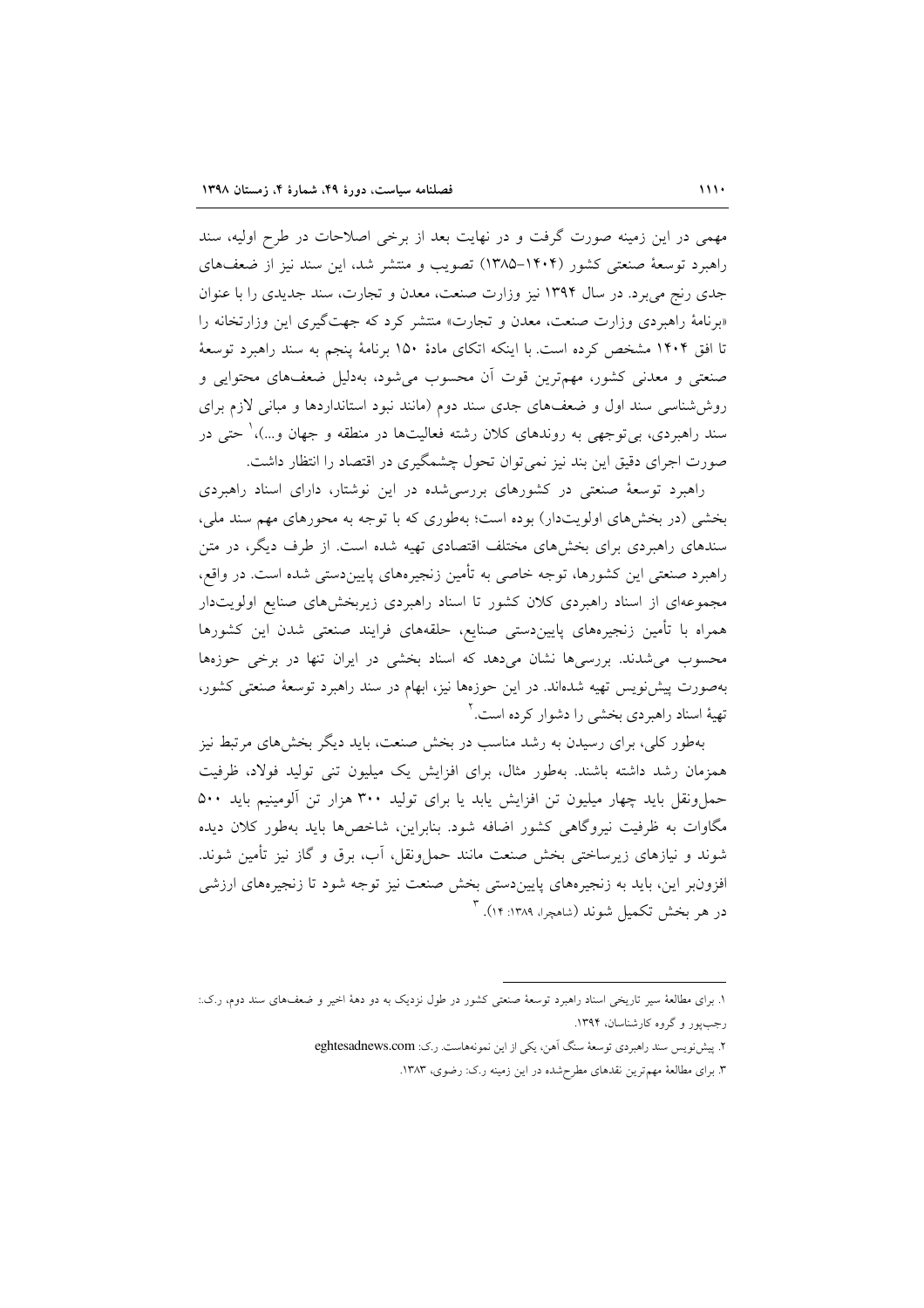٢.٢. شناساتی نشدن صناتع ارجح

در بند «الف» مادهٔ ۱۵۰ قانون برنامهٔ پنجم توسعه، به «ارتقای سطح رقابت۰ندی صنایع کشور با تأکید بر توسعهٔ قابلیتهای فناوری و انتقال نقطهٔ اتکای مزیتهای نسبی از مواد اولیه و خام به توانایی های فناورانه (تکنولوژیک) و خلق مزیتهای رقابتی» و در بند «ب» به «متنوعسازی پایهٔ صادرات صنعتی و افزایش سهم محصولات دارای پردازش بیشتر (صنایع نهایی) در صادرات» اشاره شده است. این دو بند از مادهٔ ۱۵۰، بهخوبی نشاندهندهٔ یکی از مهمترین ضعفهای قانون برنامهٔ توسعهٔ پنجم است. چنانکه در تجربه سه کشور بررسی شده اشاره شد، در برنامههای توسعهٔ این کشورها، کموبیش صنایع ارجح در هر برنامه مشخص میشد و دولت با تحرک این صنایع پیشرو، رشد اقتصادی تعیین شده در سند برنامه را محقق می کرد. به دیگر سخن، وظیفهٔ اصلی برنامهٔ توسعه در این کشورها، شناسایی صنایع ارجح و ایجاد چارچوب قانونی مناسب برای تخصیص منابع کمیاب به چند صنعت یادشده در قانون برنامه بو د.

در هر دو بند مادهٔ یادشده، مشخص نیست که باید «ارتقای سطح رقابتمندی» و «خلق مزیتهای رقابتی» در چه صنایعی و «متنوعسازی پایهٔ صادرات صنعتی» از طریق کدام صنایع محقق شود. به عبارتی چه صنایعی می توانند دارای مزیت رقابتی باشند؟ چه صنایعی در اولویت رقابتمندی قرار دارند؟ اولویت صادراتی با کدام صنایع است؟ روشن است که نمی توان همهٔ صنایع کشور را دارای مزیت رقابتی (در بازارهای داخلی و خارجی) و اولویت صادراتی دانست و همچنین نمیٍتوان همهٔ صنایع را در میدان رقابت آزاد قرار داد. برخی از صنایع (همان صنایع دارای اولویت برای توسعهٔ کشور) هرچند دارای مزیت نسبی نیستند، وجودشان برای توسعهٔ کشور مهم است. از این رو، قرار دادن بی برنامهٔ آنها در رقابت نمی تواند اقدامی در جهت توسعهٔ کشور باشد. این ضعف در بند «ج» نیز وجود دارد؛ در این بند اشاره شده که وظیفهٔ دولت، «توسعهٔ ییوند مناسب صنایع کوچک، متوسط و بزرگ و شکل گیری خوشههای صنعتی و نشان تجاری (برند) و تمهید ادغام و شکل گیری بنگاههای بزرگ و رقابتپذیر» است، بدون آنکه بهروشنی مشخص شود که خوشههای صنعتی ٰ و نشان تجاری، باید در کدام بخش از صنعت و با تمرکز بر کدام نشانهای تجاری شکل بگیرند.

#### ۲.۳. مبهم و کلی بودن

یکی از ویژگیهای ذاتی قانون، واضح بودن آن است. قانون باید آن قدر روشن و واضح باشد که تابعان و مجریان، منظور از آن را بهخوبی دریابند و در جهت هدف مورد نظر بهکار گیرند

1. Clusters Industrial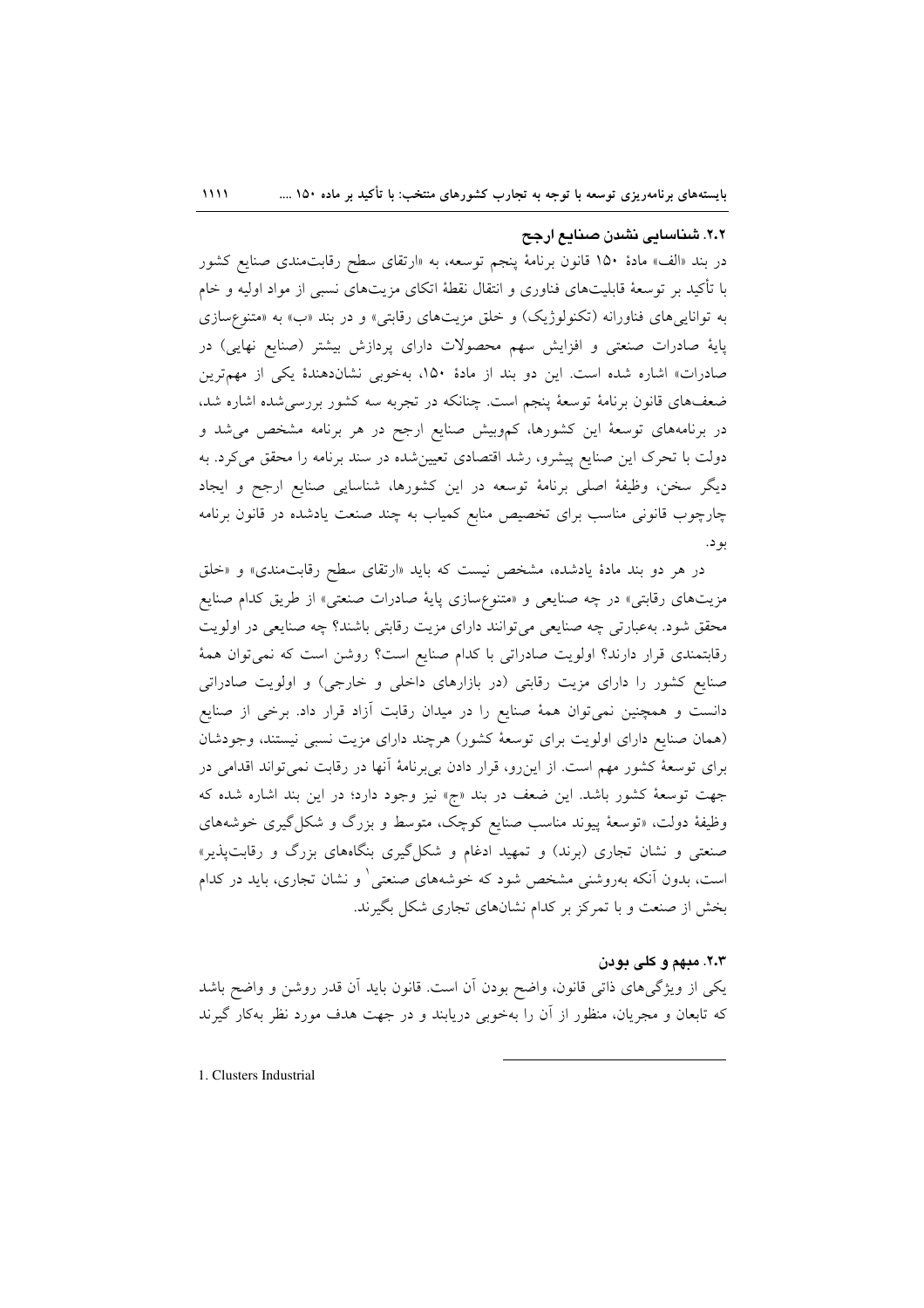(راسخ، ۱۳۸۵: ۲۲). این ویژگی قانون، بههمراه دیگر ویژگیهای یک قانون خوب (ازجمله انسجام و ثبات نسبي) طبعاً بايد در قانون برنامهٔ توسعه نيز مدنظر تدوين كنندگان و تصويب كنندگان قرار گيرد. اشارهٔ بند «د» مادهٔ ۱۵۰ قانون برنامهٔ پنجم توسعه بر مفهوم غيردولتي در دو عبارت «گسترش سرمایهگذاری بخشهای غیردولتی»و «ایجاد شهرکهای صنعتی تخصصی غیردولتی» نشاندهندهٔ ضعف در زمینهٔ ویژگی ذات<sub>ی</sub> «واضح بودن محتوای قانون» است. این ابهام، در تبصره این ماده نیز وجود دارد. ٰ بهطور کلی، بخشهای غیردولتی شامل بخش خصوصی، تعاونیها و بخش عمومی مانند شهرداریها میشود. قاعدتاً با توجه به اینکه توسعهٔ زنجیرهٔ ارزش پاییندستی صنایع واسطهای (پتروشیمی، فلزات اساسی و محصولات معدنی غیرفلزی)، از طریق سرمایهگذاری بخش تعاونی ها و شهرداری ها مسبوق به سابقه نیست، بهنظر می رسد که تأکید اصلی این بند از مادهٔ ۱۵۰، بر سرمایهگذاریهای بخش خصوصی باشد. تحلیل محتوای قوانین برنامهٔ توسعهٔ ژاپن و کرهٔ جنوبی در گذشته و چین در حال حاضر، نشاندهندهٔ وجود ویژگی ذاتی «واضح بودن» در این قوانین برنامهٔ توسعه است. برنامههای توسعه باید مشخص، شفاف و بدون نیاز به تفسیر باشند. قوانین توسعهای که در طول دهههای مختلف بهطور مثال در کرهٔ جنوبی تصویب و اجرا شدند، دارای هدفی روشن و ماهیتی شفاف بودند؛ بهشکلی که مدیران کسبوکارها در هر کدام از مراحل توسعه و در مواجهه با هر قانون برنامهٔ توسعهای، دچار تردید ناشی از وجود تعابیر و تفاسیر متنوع از قوانین نمی شدند.

در بند «هـ»، به «افزايش توانمنديها و قابليتهاي طراحي، تدارك، ساخت، گسترش همکاری صنعت و دانشگاه، ساخت تجهیزات و ماشینآلات صنعتی، تعمیق تعامل صنایع با شهرکهای فناوری و پارکهای علم و فناوری و افزایش مستمر سهم صنایع مبتنیبر فناوریهای برتر (صنایع نوین) در ترکیب تولید صنعتی، نوسازی و ارتقای بهرهوری صنایع و معادن» اشاره شده است. این بند از مادهٔ ۱۵۰ را می توان کلی ترین بند دانست. اشاره به مجموعهای از آرزوهای کل<sub>ی</sub> دربارهٔ «گسترش همکاری صنعت و دانشگاه»، «ساخت تجهیزات و ماشینآلات صنعتی»، «ارتقای بهرهوری صنایع و معادن» و خواستهای مبهم در مورد «تعمیق تعامل صنایع با شهرکهای فناوری»، بدون مشخص کردن معنای مفاهیمی چون «تعمیق»، این بند از مادهٔ یادشده را به مواردی نوشتهشده، اما بدون قابلیت اجرایی تبدیل کرده است. به عنوان مثال روشن نیست که منظور از تعمیق تعامل صنایع با شهرکهای فناوری چیست. تأکید بر ارتقای بهرهوری صنایع و معادن بدون هدفگذاری کمّی و درحال<sub>ی</sub> که در زمینهٔ بهرهوری، متولی مشخصی در کشور وجود ندارد، تحقق هدف افزایش بهرهوری را نیز ناممکن کرده است.

۱. در تبصرهٔ مذکور مقرر شده است: «کلیهٔ فعالیتها و اقدامات غیرحاکمیتی مذکور در این ماده، توسط بخشهای غیردولتی انجام ميپذيرد».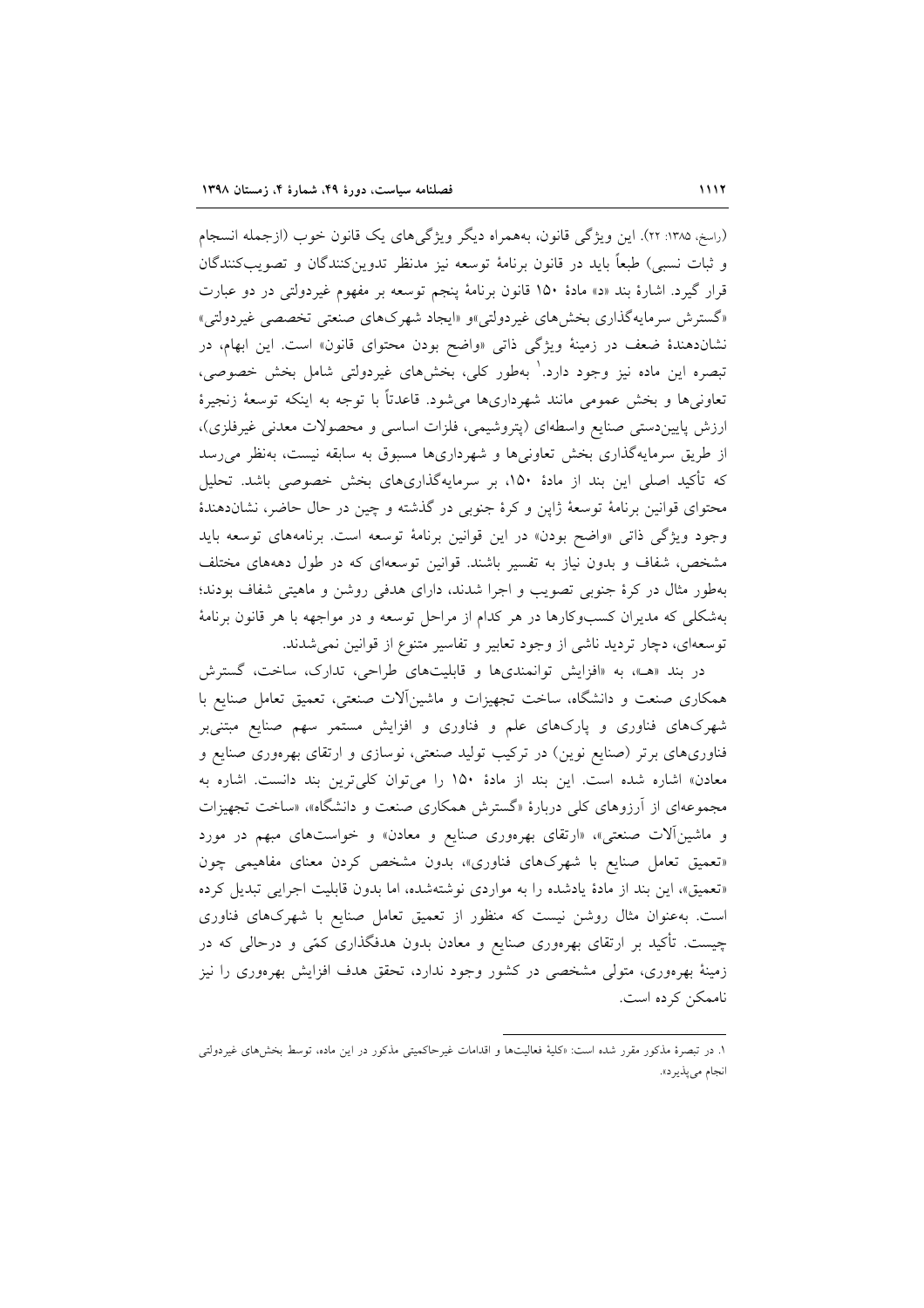$1117$ 

برپایهٔ بند «و»، آخرین بند مادهٔ ۱۵۰، دولت باید «سازوکارهای تمهیدی و نظارتی اجرای «قانون حداکثر استفاده از توان فنی و مهندسی تولیدی و صنعتی و اجرایی کشور در اجرای پروژهها و ایجاد تسهیلات بهمنظور صدور خدمات، مصوب ۱۲/۵/۱۲/۱۲» را تقویت کند. هدف قانونگذار از این قانون، بالفعل کردن توان بالقوهٔ فنی و مهندسی کشور است. با این حال، در تجربهٔ هیچیک از کشورهای بررسیشده، نمونهٔ مشابهی وجود ندارد که در آن، به اجرای یک قانون (که قاعدتاً به صِرف قانون بودن، باید دارای سازوکارهای تمهیدی و نظارتی باشد) در برنامههای توسعه اشاره شده باشد. تأکید بر مفهوم مبهم «تقویت سازوکارهای تمهیدی و نظارتي» براي اجراي يک قانون مصوب در ۱۵ سال قبل در درون قانون برنامهٔ توسعهٔ کشور، نمونهای دیگر از ضعفهای جدی قانون برنامهٔ پنجم توسعه بوده است. ٰ

#### ۳. پویش برنامهنویسی توسعه و وابستگی به مسیر

از یک منظر، قانون برنامهٔ پنجم توسعه به نوعی گسست از سنت برنامهنویسی ترکیبی (ترکیبی از موارد کمّی ـ نظارتپذیر و کلّی ـ نظارتناپذیر) بوده است. این قانون با حذف حداکثری موارد کمّی و افزایش میزان خواستهای کلی، نوع جدیدی از شیوهٔ برنامهنویسی بود. پرداختن به علت تغییر نوع برنامهنویسی در مورد قانون برنامهٔ پنجم توسعه، نیازمند پژوهش مستقلی است؛ اما در کل، بهنظر می رسد که ماهیت قانون برنامهٔ توسعه در کشور ما وابسته به نگرش گروههای سیاسی ای است که مسئولیت تهیهٔ برنامهٔ توسعه را برعهده دارند. با این حال و بهرغم تغییر شیوهٔ برنامهنویسی در قانون پنجم توسعه، میان بسیاری از موارد قوانین برنامهٔ توسعه در ایران اشتراک کلی وجود داشته است. از این نظر میتوان برنامهنویسی توسعه در ایران را دارای سنتی کموبیش مشترک در دورههای مختلف دانست.

این سنت مشترک، جهتگیریهای تقریباً مشابهی بوده است که در ادبیات نهادگرایی به آن «وابستگی به مسیر» گفته می شود. وابستگی به مسیر زمانی رخ می دهد که یک انتخاب نهادی (تصویب یک سیاست، قانون و مقرره رسمی یا یک ایده، آموزه مذهبی، اخلاقی و شیوه و سبک غیررسمی) شرایطی را به وجود آورد که سیاستهای مشابهی بهدلیل این انتخاب نهادی در آینده مرتب تکرار شوند و از این رو، هزینهٔ تغییرات نهادی افزایش پیدا کند ( :Poteete, 2009 547). نگاهی به قوانین برنامهٔ توسعه در طول ۲۶ سال گذشته نشان می دهد که این برنامهها با

١. اگرچه رویکرد این مقاله، ارزیابی کیفی محتوای مادهٔ ١۵٠ قانون برنامهٔ پنجم توسعه است، شایان ذکر است که گزارش های در دسترس از علمکرد اجرای احکام قانونی مندرج در این ماده، نشاندهندهٔ اجرا نشدن احکام آن است. برای نمونه، ر.ک.: (گروه کارشناسان،۱۳۹۳: ۵۲). افزونبر این، هیچ گزارشی دربارهٔ عملکرد این ماده توسط نهاد متولی (وزارت صنعت، معدن و تجارت) در دسترس نیست.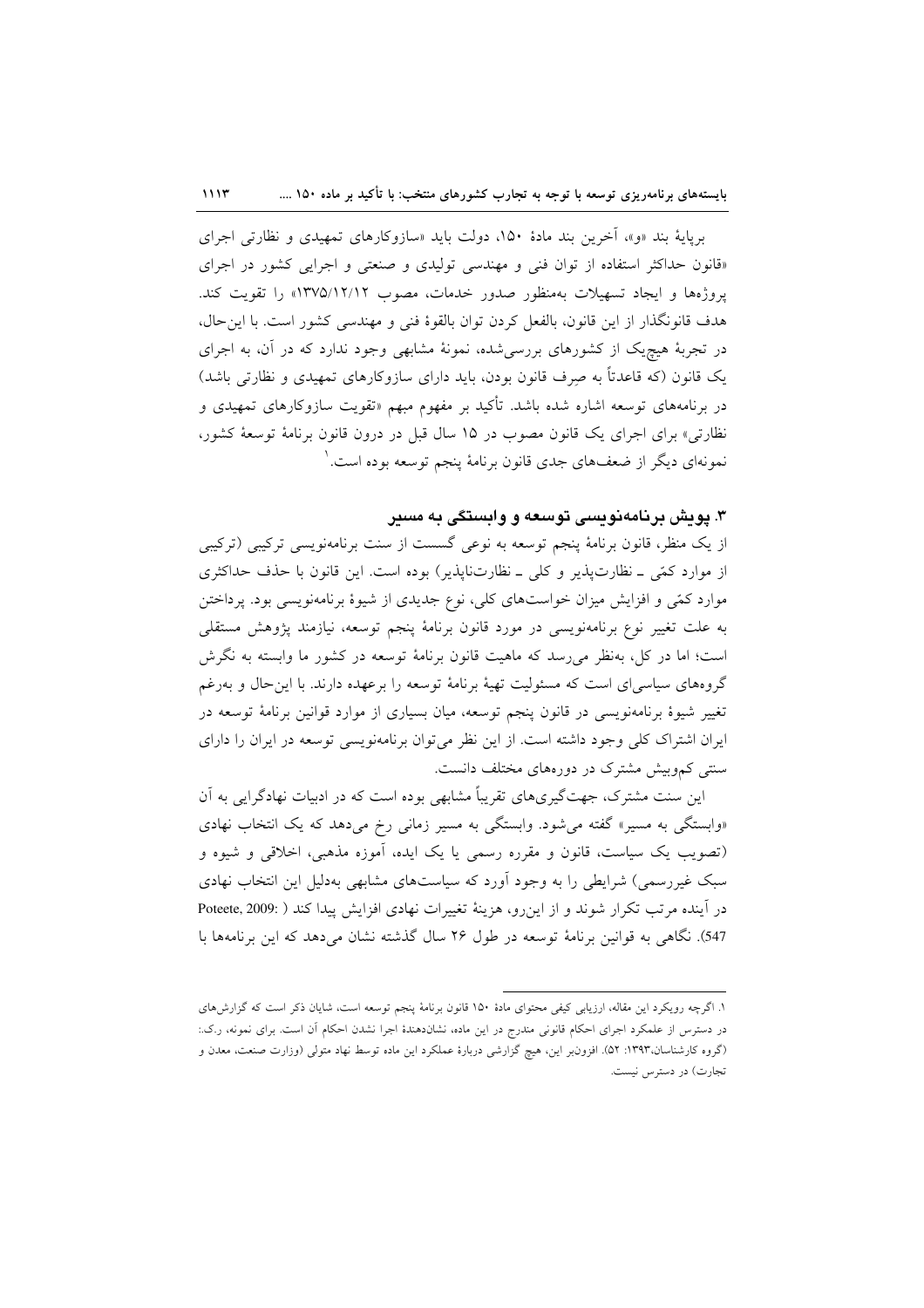وجود تفاوتهایی، از ضعفهای مشترکی نیز رنج میبردند. هرچند میتوان قانون برنامهٔ پنجم توسعه را دارای هدفی متفاوت با چهار برنامهٔ پیش از آن و ضعفهای آن را بسیار بیش از دیگر قوانین برنامه دانست، با واکاوی برنامهٔ چهارم توسعه (برنامهای که بسیاری أن را بهترین برنامهٔ توسعه پس از انقلاب میدانند) میتوان گفت که ضعفهای پایهای مشترکی در هر دو برنامه وجود داشته است. تحلیل مقایسهای این دو برنامه، نیازمند پژوهش مستقلی است؛ اما نگاهی به مواد ۱۰ و ۲۱ قانون برنامهٔ چهارم توسعه که دارای اهدافی مشابه مادهٔ ۱۵۰ در برنامهٔ ينجم است، نشاندهندهٔ وجود همان ضعفهايي است كه در زمينهٔ مادهٔ ۱۵۰ برنامهٔ ينجم به آنها اشاره شد.

اگرچه مادهٔ ۲۱ قانون برنامهٔ چهارم توسعه، اهدافی کمّی مانند رشد سالیانه ۱۱/۲ درصد تولید صنعتی و معدنی، رشد متوسط ۱۶/۹ درصد سرمایهگذاری صنعتی و معدنی و افزایش سهم بخش صنعت و معدن از GDP از ۱۴ درصد در سال ۱۳۸۳ به ۱۶/۲ درصد در سال ۱۳۸۸ را مقرر کرده و از این نظر، اهداف سنجشپذیری را مدنظر قرار داده بود، مشخص نیست که تحقق این اهداف، با چه ابزارهایی امکان،پذیر بوده است. تأکیدهای کل<sub>ی</sub> و مبهم بند «الف» مادهٔ ۲۱ قانون برنامهٔ چهارم توسعه بر «ایجاد شرایط بهرهمندی از جریانهای سرریز فناوری در جهان و تأکید ویژه بر حوزههای دارای توان توسعهای زیاد در صنایع نوین»، و نیز، کلی نویسی های مشهود در بندهای دیگر مانند بند «هـ» («گسترش تولید صادراتگرا در چارچوب سیاستهای بازرگانی کشور») و مواردی مشابه در این ماده، همگی نشاندهندهٔ کم توجهی به ضرورت تدوین برنامهٔ توسعهای با جهتگیری مشخص و ابزارهایی روشن است. همچنین تأکید بند «ب» مادهٔ ۲۱ قانون مذکور بر «تقویت مزیتهای رقابتی و توسعهٔ صنایع مبتنی بر منابع (صنایع انرژیبر، صنایع معدنی، صنایع پتروشیمی، صنایع تبدیلی و تکمیلی کشاورزی و زنجیرههای پاییندستی آنها)» که شامل اغلب صنایع تولیدی بزرگ کشور می شود، بهخوبی مؤید ضعف برنامهٔ چهارم در اولویتبندی صنایع کشور در تخصیص منابع و ترتيب اهميت أنها در توسعهٔ کشور است.

در هر سه کشور بررسیشده در این مقاله، زمانی که کشور بهرغم بهبود عملکرد اقتصاد کلان با مشکلات متعددی مواجه می شد و دولت به این جمع بندی می رسید که باید مسیر اقتصاد کشور را تغییر دهد، یا برنامهٔ توسعهٔ کشور برای چند سالی متوقف می شد (مانند چین) یا اینکه برنامهنویسی یکپارچهٔ دولت برای توسعهٔ کشور به شیوهٔ پیشین وانهاده می شد (مانند ژاپن و کرهٔ جنوبی). به دیگر سخن، ماهیت برنامههای توسعه و پایبندی دولت به حفظ این ماهیت یا تلاش برای دگرگونی در ماهیت و شیوههای برنامهنویسی یا کنار گذاشتن برنامەنويسىماي كلان پنج سالە، ھمگى نشانەھايى از قصد دولت براي تداوم مسير گذشته يا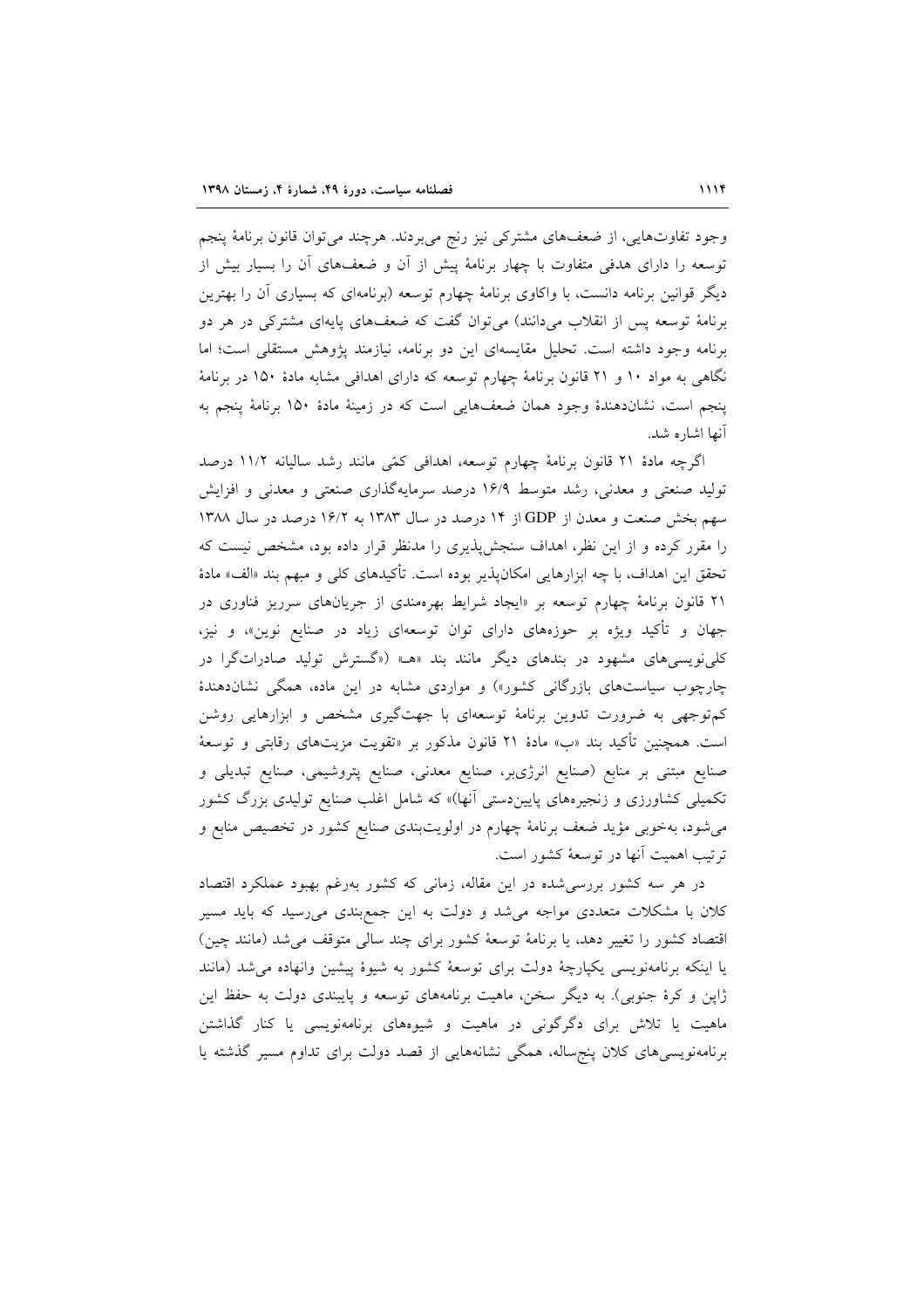تغییر مسیر در برنامهریزی توسعه بودهاند.

توجه به قانون برنامهٔ پنج سالهٔ ششم (۱۴۰۰– ۱۳۹۶)» (مصوب ۱۳۹۵/۱۲/۱۴) نیز با توجه به مفاد قوانین برنامهٔ چهارم و پنجم، در این خصوص شایان توجه است. قابل انتظار بود که مفادی از جنس مادهٔ ۱۵۰ قانون برنامهٔ پنجم توسعه، با توجه به رویههای پیشین قانونگذار ایرانی، همچنان و البته در قالب عبارتهایی متفاوت، به زیست خود در قوانین برنامهٔ جدید ادامه خواهند داد. در جدول زیر، مفاد مادهٔ ۱۵۰ قانون برنامهٔ پنجم توسعه در مواد قانون برنامهٔ ششم ردیابی شده است.

| احكام قانون برنامهٔ ششم توسعه                                   | احكام مادهٔ ۱۵۰ قانون برنامهٔ           |
|-----------------------------------------------------------------|-----------------------------------------|
|                                                                 | پنجم توسعه                              |
| <b>بند «ث» مادهٔ (۴)</b> : جذب شرکتهای معتبر جهانی و منطقهای در | بند «الف»: ارتقاى رقابتمندى صنايع       |
| زنجیرهٔ تولید داخلی بهمنظور افزایش توانمندی، رقابتپذیری و       | كشور با تأكيد بر توسعهٔ قابليتهاى       |
| صادرات كالاها و خدمات                                           | فناوری و انتقال نقطهٔ اتکای مزیتهای     |
| بند «ج» مادهٔ (۴): حمایت حقوقی، مالی و نهادی لازم برای          | نسبي از مواد اوليه و خام به             |
| توسعهٔ دانش و پیشرفت فناورانه و نوأورانه در جهت تجاریٍسازی      | تواناییهای فناورانه (تکنولوژیک) و       |
| ایده و دانش در تولید محصول و خدمات با ارزش افزودهٔ مثبت.        | خلق مزیتهای رقابتی                      |
| بند «پ» مادهٔ (۴): اولویت اقتصادی در سیاست خارجی کشور با        |                                         |
| هدف جذب دانش و نوآوری از کشورهای صاحب فناوری و                  |                                         |
| توسعهٔ بازارهای صادراتی (کالایی و کشوری) خدمات فنی و            |                                         |
| مهندسی و کالاهای ایرانی                                         |                                         |
| بند «چ» مادهٔ (۶۴): دستگاههای اجرایی موضوع این قانون برای       |                                         |
| گسترش بهرهوری دانش بنیان و ارتقای سطح فناوری در                 |                                         |
| شرکتهای ایرانی تمهیدات لازم را جهت تسهیل مشارکت                 |                                         |
| شرکتهای دانش بنیان و فناور و فعالان اقتصادی کشور در زنجیرهٔ     |                                         |
| توليد بين لمللي فراهم أورند                                     |                                         |
| جزء (۳) بند «پ» مادهٔ (۴۳): تشویق صادرات محصولات صنایع          | <b>بند</b> «ب»: متنوعِسازی پایهٔ صادرات |
| معدنى داراى ارزش افزودهٔ زياد                                   | صنعتی و افزایش سهم محصولات              |
|                                                                 | دارای پردازش بیشتر (صنایع نهایی) در     |
|                                                                 | صادرات                                  |

جدول ۱. ردیابی احکام مادهٔ ۱۵۰ قانون برنامهٔ پنجم توسعه در قانون برنامهٔ ششم توسعه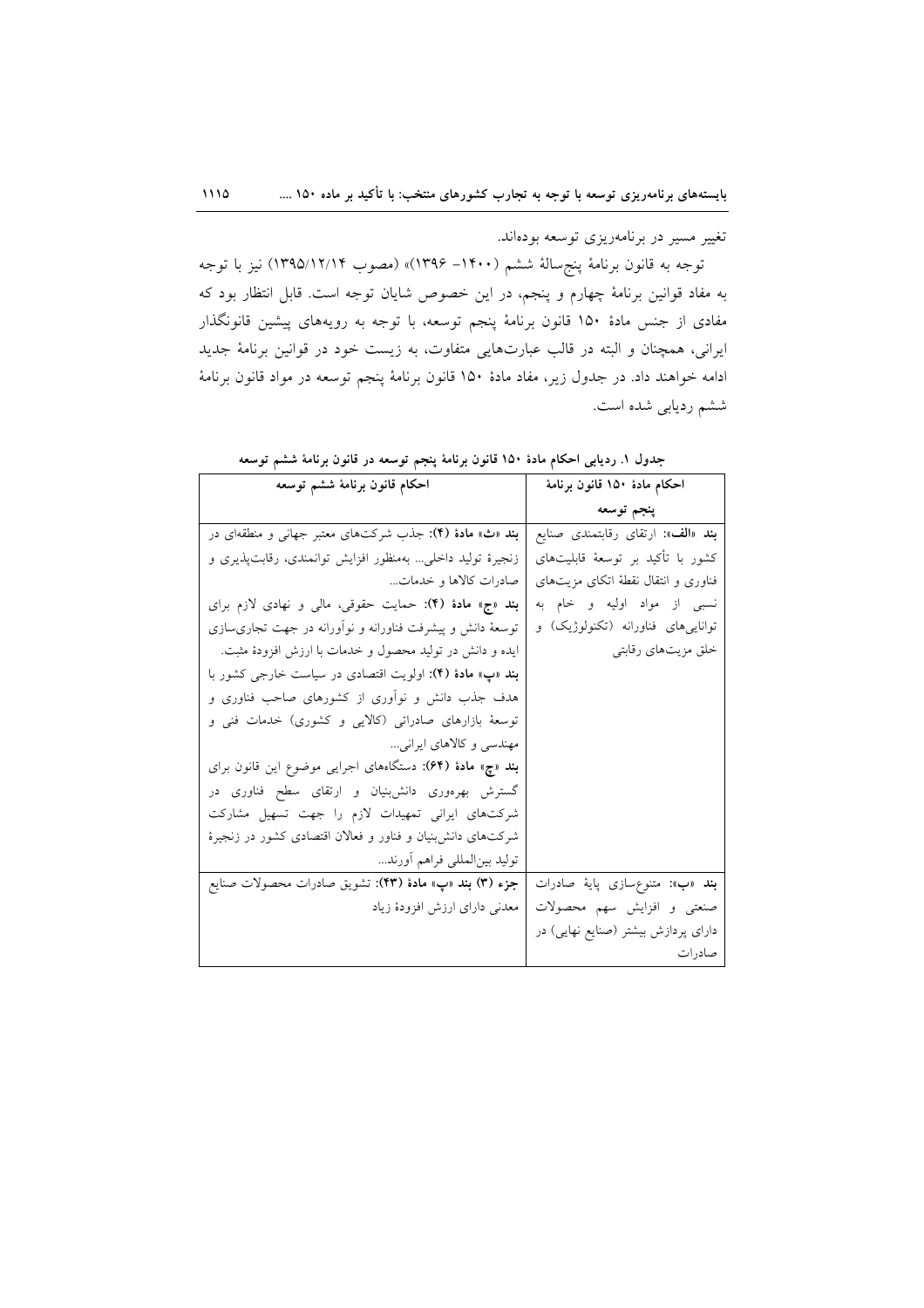| جزء (١) بند «الف» مادة (٢٧): توسعهٔ حداقل ٥۴ خوشهٔ                    | <b>بند «ج»:</b> توسعهٔ پیوند مناسب صنایع |
|-----------------------------------------------------------------------|------------------------------------------|
| کسبوکار روستایی، بهرهبرداری و ساخت ۹۸ ناحیهٔ صنعتی                    | کوچک، متوسط و بزرگ و شکل گیری            |
| روستایی و ایجاد ۱ میلیون و ۹۱۴ هزار فرصت شغلی در روستاها              | خوشههای صنعتی و نشان تجاری               |
| و مناطق عشایری از طریق احداث و توسعهٔ بنگاههای اقتصادی                | (برند) و تمهید ادغام و شکل گیری          |
| رقابتپذیر و صادراتگرا از طریق بخشهای خصوصی و تعاونی                   | بنگاههای بزرگ رقابتپذیر                  |
| <b>بند «خ» مادهٔ (۴۶):</b> دولت مکلف است در راستای تقویت              |                                          |
| صادرات غیرنفتی… حمایت لازم را از صندوق ضمانت صادرات                   |                                          |
| ایران، صندوق ضمانت سرمایهگذاری صنایع کوچک و… برنامه                   |                                          |
| بەعمل أورد.                                                           |                                          |
| جزء (۲) بند «الف» مادهٔ (۴۳): شورای معادن استان موظف است              | <b>بند</b> «د»: توسعهٔ زنجیرهٔ ارزش      |
| در چارچوب قوانین و مصوبات شورای عالی معادن ضمن نظارت                  | پاییندستی صنایع واسطهای از طریق          |
| بر استخراج مادهٔ معدنی شناساییشده و هرگونه فروش و واگذاری             | ترغيب گسترش سرمايهگذاري                  |
| پروانه قبل از بهرهبرداری با رعایت ملاحظات زیستمحیطی و                 | بخشهای غیردولتی با تأکید بر ایجاد        |
| حداقل تخریب منابع طبیعی، اقدامات لازم را در زمینهٔ تسهیل،             | شهرکهاي صنعتي                            |
| تسریع و ایجاد صنایع پاییندستی انجام دهد.                              |                                          |
| <b>بند</b> «ح» م <b>ادهٔ (۴۶</b> ): وزارت صنعت، معدن و تجارت مکلف است | بند «هـ»: افزايش توانمندي ها و           |
| حداکثر تا پایان سال اول اجرای قانون برنامه، طرح نوسازی و              | قابلیتهای طراحی، تدارک، ساخت             |
| بازسازی صنایع را بهنحوی که به کاهش مصرف و شدت انرژی و                 | افزایش مستمر سهم صنایع مبتنی بر          |
| آلایندگی و افزایش بازدهی و ارتقای کیفیت تولیدات داخلی و               | فناوریهای برتر (صنایع نوین) در           |
| رقابتپذیری أنها منجر شود، تدوین و پس از تصویب هیأت                    | ترکیب تولید صنعتی، نوسازی و              |
| وزيران اجرايي كند.                                                    | ارتقای بهرهوری صنایع و معادن             |

.<br>مأخذ: يافتههاى يژوهش.

توضيح: أنچه در ستون سمت چپ قيد شده، صرفاً ناظر به احکام کلي قانون برنامهٔ ششم است. شایان توجه است که در مواد متعدد، توصیه و تأکید و تکلیف به توسعه و ارتقای فناوریهای بخشی صورت گرفته است؛ از جمله در صنعت نفت (بند «ث» مادهٔ (۴۸) و بند «الف» مادهٔ (۶۵))؛ توسعهٔ صنعت هوا و فضا (مادهٔ (۴۰))؛ و ارتقاء و بهروز کردن فناوریهای صنعت هواييماسازي (بند «ب» مادهٔ (۴۲)).

براساس یافتههای جدول ۱، محتوای مادهٔ ۱۵۰ قانون برنامهٔ پنجم توسعه، در قالب احکامی با ادبیات متفاوت و محتوایی مشابه در مواد متعدد قانون برنامهٔ ششم توسعه تکرار شدهاند. تصور قانونگذار بر این است که تکرار مجدد و در واقع ادامهٔ حیات حقوقی مفادی که قرار بوده در دامنهٔ زمانی پنجساله اجرا شوند ـ و اجرا نشدهاند ـ احتمال اجرای أنها را افزایش خواهد داد؛ درحالی که با توجه به رویههای متعدد قانونگذاری در ایران، بهنظر می رسد الزام به اجراي احكام قانوني، نيازمند إعمال سازوكارهايي غير از قانونگذاري-از جمله نظارت- است.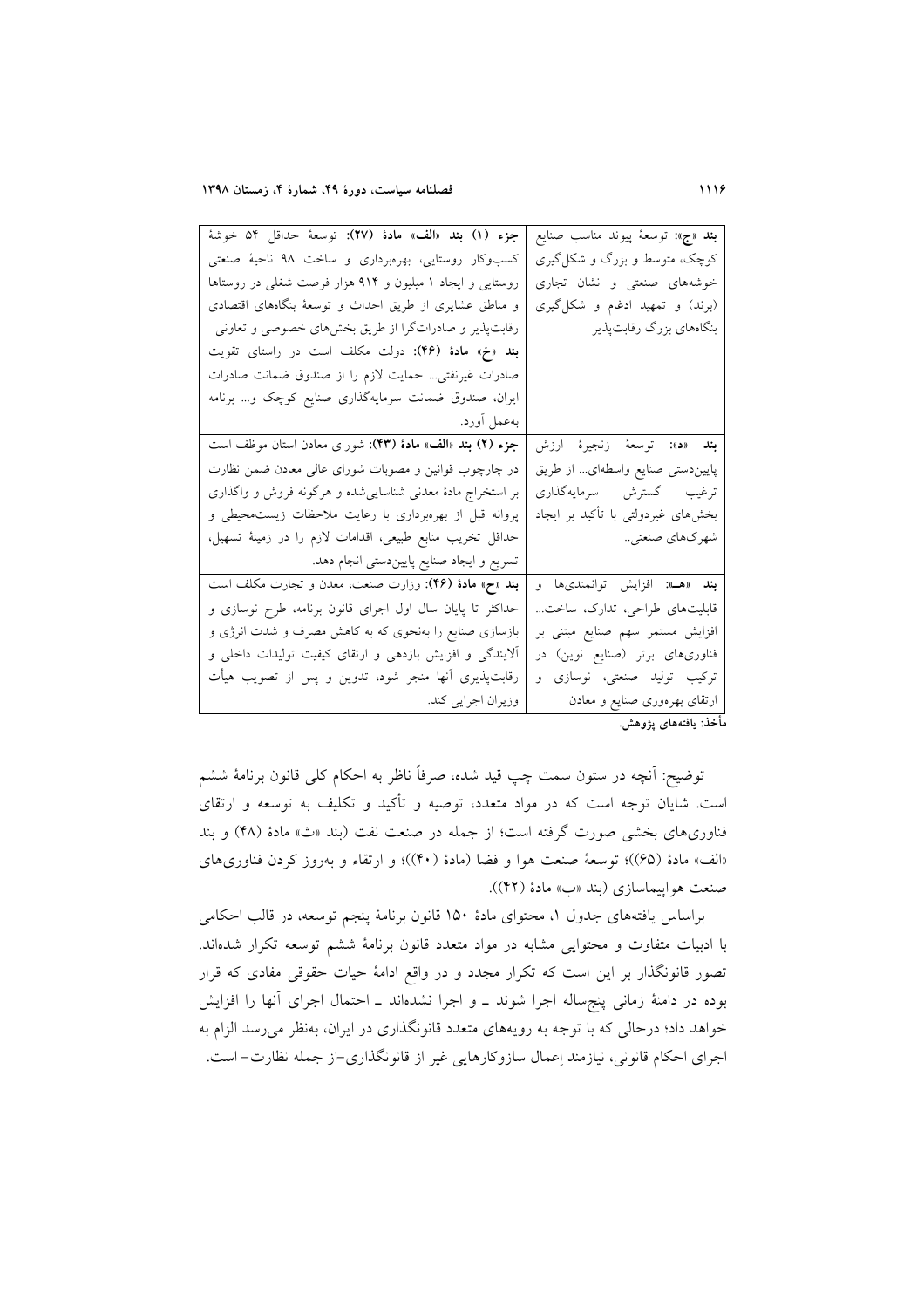#### نتيجه

در مجموع، باید به درس۵هایی اشاره کرد که از تجارب این کشورها میتوان آموخت. این تجارب را که براساس مفاد محتوایژوهشی کلی تهیه شدهاند می توان برای بهبود کیفیت محتوای برنامههای توسعه در ایران به کار گرفت.

١. راهبردهای توسعهٔ صنعتی، مسیر دستیابی به اهداف را مشخص میکنند. نبود راهبرد منسجم توسعهٔ صنعتی (و سیاستهای صنعتی تحققبخش أن)، از مهمترین ضعفهای استراتژی توسعهٔ اقتصادی در ایران و برنامههای پنجسالهٔ توسعهای بوده است که قاعدتاً باید بر محور جهتگیریهای أن سند راهبرد توسعهٔ صنعتی تدوین میشدند (همهٔ کشورهای بررسیشده، دارای چنین راهبردی بودهاند). طراحی راهبرد توسعهٔ صنعتی، نیازمند برخورداری دولت از ویژگیهای خاص و مستلزم اقدامات مرحلهبندیشده و گامهای متعدد است. گام اول، اصلاحات نهادي است؛ اصلاحاتي كه از يكسو معطوف به ساختار انگيزشي اقتصاد باشد و از سوی دیگر، توانایی دولت را برای راهبری توسعه ارتقا بخشد (مانند ایجاد اجماع در سطح سیاسی و نیز اصلاح بوروکراسی). گام دوم، شناسایی ظرفیتهای امروز و نیز وضعیت أيندهٔ تحولات جهاني (أيندهپژوهي) و گام سوم، تمرکز بر اهداف محدود و مشخص است (رجبيور، ١٣٩۵: ٧٩–٧٨).

۲. تجربهٔ برنامههای توسعه در ایران نشان میدهد که تأمین مالی این برنامهها در زمان اجرا بهخوبی صورت نگرفته است. بخشی از منابع مالی در دسترس برای اجرای برنامههای توسعه نيز اغلب بهخوبي صرف اجراي برنامه نشدهاند. بخشي از اين اتفاقها اجتنابناپذير بوده است، چراکه منابع لازم برای اجرای برنامههای توسعه بهشدت به رشد درآمدهای دولت وابستهاند؛ درآمدهای دولت نیز به رشد اقتصادی و رشد بهای نفت متکی است. زمانی که رشد اقتصادی و بهای نفت کاهش پیدا کنند، منابع لازم برای اجرای برنامههای توسعه محقق نخواهند شد. در این شرایط بهترین راهکار برای تحقق اهداف برنامه، تأکید روشنiتر بر اولویتهای اصلی کشور در متن برنامهٔ پنجسالهٔ توسعهٔ کشور است. تعیین دقیق اولویتها در متن برنامهٔ توسعه سبب می شود که بهجای تخصیص منابع مالی ناکافی به همهٔ بخشهای اقتصاد، منابع بهترتیب اولويتها تخصيص داده شوند.

۳. در بازارهای جهانی، کشورها چه بهلحاظ عملکردی و چه بهلحاظ سیاستگذاری، بر توسعهٔ صنایع خاصی متمرکزند. سند راهبردی دهسالهای که در تیرماه ۱۳۹۴ توسط معاونت طرح و برنامهٔ وزارت صنعت، معدن و تجارت تهیه شد، صنایع اولویتدار را مشخص می کند. با این حال، سند مذکور به ضعفهای جدی بسیاری دچار است. نادیده گرفتن یکی از مهمترین بحرانهای حال حاضر و حداقل بیست سال آیندهٔ کشور، یعنی خشکسالی و خشکیدگی فلات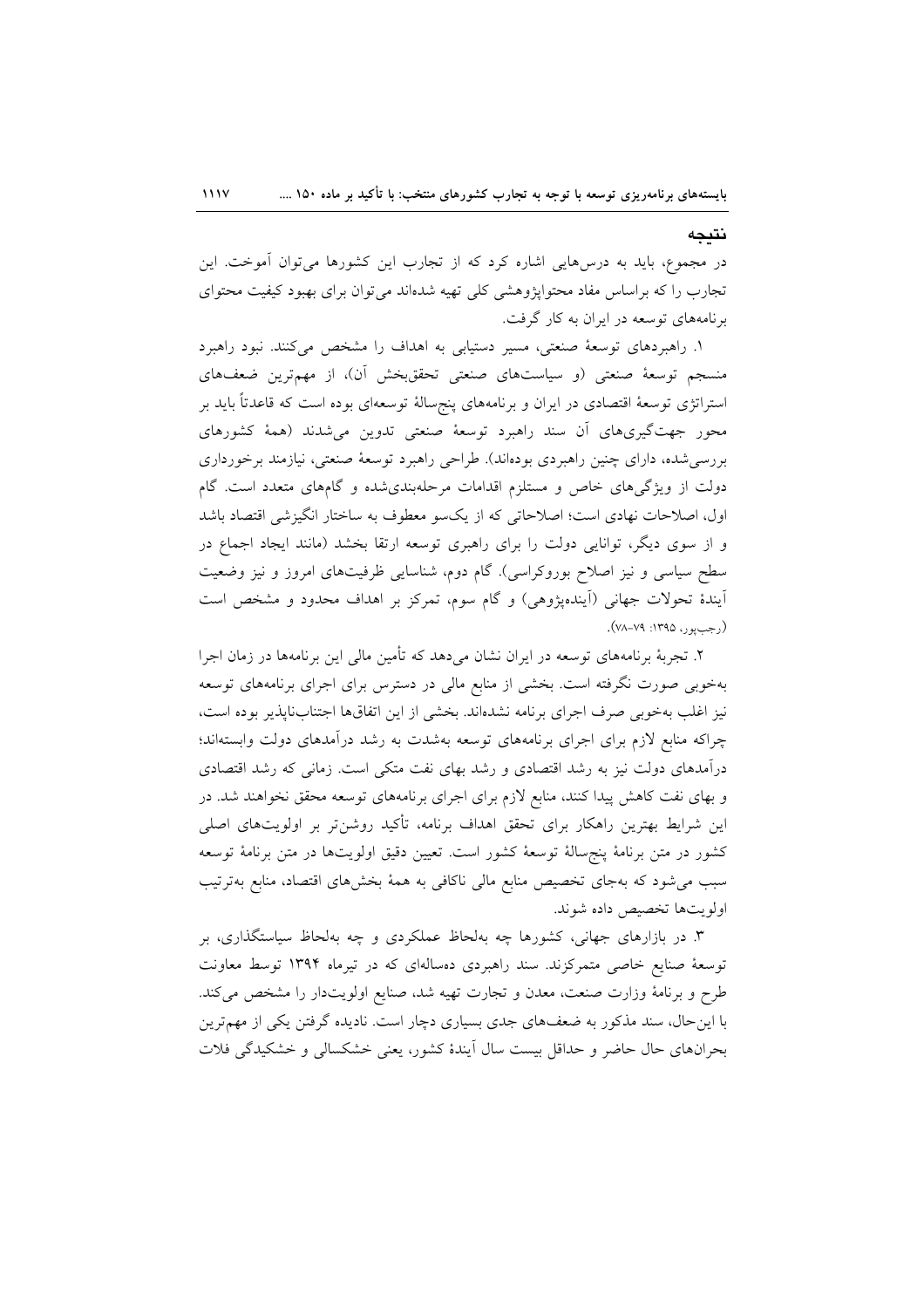ایران، از مهمترین ضعفهای سندی است که بهنظر میرسد سه برنامهٔ توسعهٔ ششم، هفتم و هشتم باید براساس اولویتهای آن تنظیم شوند. از اینرو، دولت باید ابتدا بهسرعت این سند را بازنگری کند تا با توجه به مجموعه تنگناهای داخلی، صنایعی را مشخص کند که نهتنها بحرانهای اَیندهٔ کشور را تشدید نمیکنند، بلکه می توانند موتور رشد اقتصاد کشور در دههٔ آینده باشند و سپس باید جهتگیریهای دولت در هر کدام از این صنایع در طول پنج سال اً ينده مشخص شود.

۴. هرچند قوانین برنامهٔ توسعه، شکل و محتوای ثابت و جهانشمولی ندارند، مخرج مشترک برنامهنویسی توسعه در کشورهایی که در پنج دههٔ اخیر توسعه یافتهاند مانند ژاپن و کرهٔ جنوبی و کشورهای در حال توسعهٔ موفق مانند چین، نشان میدهد که برنامهٔ توسعهٔ پنجساله در این کشورها در دهههای اول برنامهریزی توسعهای (در مورد ژاپن و کرهٔ جنوبی) و حتی تا کنون (در مورد چین) عموماً کمّی&و و از اینرو، سنجش پذیر بودهاند. برنامهٔ توسعه باید تا حد امکان کمّی و با اهداف مشخص و ابزارهای روشن باشد. افزونبر این، برنامهٔ توسعه باید همراه با جدولهایی باشد که امکان نظارت و ارزیابی مجلس و دیگر دستگاههای نظارتی برای سنجش تحقق اهداف فراهم شود. همچنین، برنامههای توسعه در کشورهایی مانند ژاپن، کرهٔ جنوبی و چین، در ابتدا بهصورت جزئی، موردی و کمّی بودند و پس از موفقیت این کشورها در تحقق بسیاری از اهداف توسعهٔ کشور، به برنامههایی چشم|ندازگونه و راهنما برای اقدام سیاستی کوتاهمدت و میان مدت تبدیل شدهاند. از سه کشور بررسی شده، تا حدی چین، همچنان چارچوب اولیه را حفظ کردهاند. بهنظر می رسد در ایران، با توجه به وجود اسناد بالادستی مانند چشمانداز بیستساله و سیاستهای کلی مربوط، قانون برنامه نباید متنی چشم|ندازگونه و کلی باشد.

۵. هر چند در این کشورها، تحقق رشد زیاد اقتصادی از مهمترین محورهای برنامههای توسعه بوده، دستیابی به استانداردهای بهتر زندگی برای شهروندان نیز در کنار رشد اقتصادی مدنظر قرار گرفته است. بهعبارتی، برنامههای توسعهٔ این کشورها اَمیزمای از جهتگیریهای رشدمحور ــ صادراتی و سیاستهای بازتوزیعی بود. برقراری توازنی دقیق میان این دو رویکرد (دستیابی به رشد شتابان و مستمر و نیز توزیع برابر ثمرات رشد)، می تواند بخشی از خواست مدافعان برنامههای عدالت0حور (که برنامهٔ پنجم توسعه، محصول تلاش آنها بود) را نیز تأمین کند. این امر می تواند به شکل گیری اجماع نظر فراگیرتر در نظام تدبیر کشور (که پیش نیاز اجرای برنامه است) کمک کند. با تغییر محتوای قانون برنامهٔ توسعه میتوان زمینهٔ اجرای بهتر آن را فراهم کرد.

۶. موفقیت برنامهٔ توسعه در کشور، بهشدت به کیفیت اجرا بستگی دارد. حتی بهترین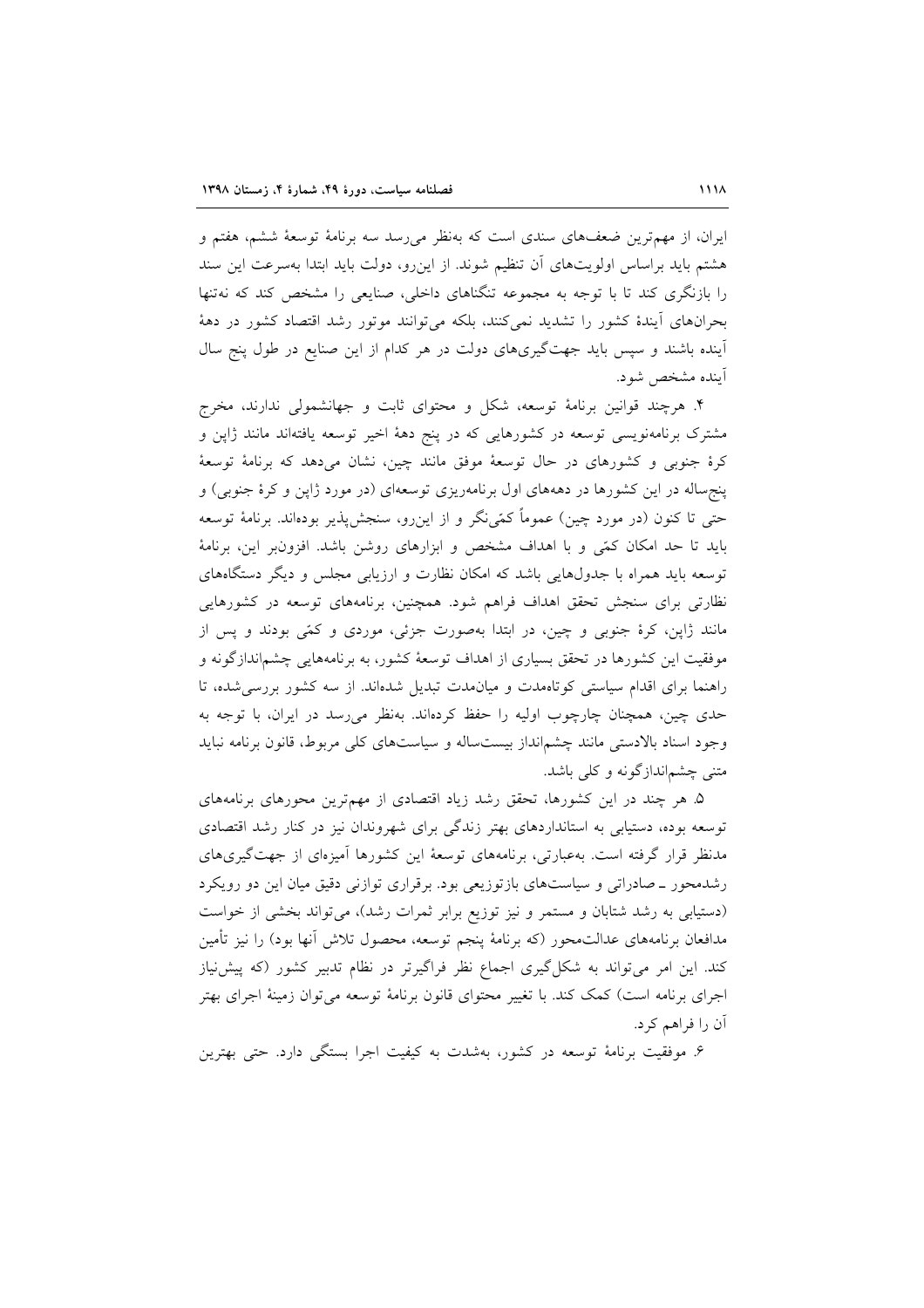برنامههای توسعه هم در صورت ضعف در اجرا، نمی توانند به اهداف خود دست یابند. با این حال، برنامهریزی توسعه (که شامل برنامهٔ پنجسالهٔ توسعه نیز میشود) زمانی می تواند یک «برنامهٔ خوب» برای توسعه باشد که براساس ارزیابی واقعی از آنچه قابل اجراست بنا شده باشد. پیشنهادهای دقیق و کاربردی برای افزایش ظرفیت اجرا، بخش مهمی از برنامهریزی خوب براي توسعه است. کارگروهي در سازمان برنامه و بودجه مي تواند از طريق اجرايژوهي و رصد ماهیانهٔ اقدامات اجرایی برنامهٔ ششم توسعه، بهشکلی منظم، پیشنهادهایی را برای بهبود اجرای برنامهٔ ششم توسعه در طول سالهای اجرای قانون برنامه ارائه دهد.

 $1119$ 

# منابع و مآخذ

### الف) فارسى

- ۱. «انتشار پیشنویس سند راهبردی توسعهٔ سنگ آهن»، (۱۱ تیرماه، ۱۳۹۶). **اقتصاد نیوز**، http://www.eghtesadnews.com/Live/Stories/DEN-104677
	- ۲. چانگ، ها جون (۱۳۹۲). **اقتصاد سیاسی سیاست صنعتی**، ترجمه اصلان قودجانی، مشهد: نوین طراحان اَزاد.
		- ۳. راسخ، محمد (۱۳۸۵). «ویژگیهای ذاتی و عرضی قانون»، **مجلس و پژوهش،** سال ۱۳، ش ۵۱.
- ۴. رجبپور، حسین (۱۳۹۵). «ارزیابی جایگاه توسعهٔ صنعتی در برنامههای توسعهٔ کشور و چشم|نداز آن در برنامهٔ ششم توسعه»، گزارش یژوهشی، **مطالعات اقتصادی (گروه توسعه و برنامهریزی)**، مرکز یژوهش های مجلس شورای اسلامی.
- ۵. رجبپور، حسین و گروه کارشناسان (۱۳۹۴). «ارزیابی برنامهٔ راهبردی وزارت صنعت، معدن و تجارت» گزارش پژوهشی، مطالعات اقتصادی (گروه توسعه و برنامهریزی) و دفتر مطالعات انرژی، صنعت و معدن (گروه صنعت)، مرکز پژوهشرهای مجلس شوراي اسلامي.
- ۶. رضوی، محمدرضا (۱۳۸۳). «برای تدوین استراتژی صنعتی هنوز در ابتدای راه هستیم»، در: شاهمیرزایی، علیرضا و دیگران، از سیاست اقتصادی تا سیاست صنعتی: نقد طرح استراتژی توسعهٔ صنعتی کشور، تهران: استیری.
- $(1199)$ از صادرات»، (۲۰ مرداد، ۱۰ درصدی صنایع کوچک صمت، V. «سهم http://www.smtnews.ir/industry/6617
- ۸ شاهچرا، مهشید (۱۳۸۹). «بررسی برنامهٔ پنجم توسعه»، **پژوهشکدهٔ پولی و بانکی**، بانک مرکزی جمهوری اسلامی ایران.
- ۹. علیپور تهرانی، بهزاد (۱۳۷۳). مکانیسمهای ارتباطی دولت و بخش خصوص و ظهور بنگاههای عظیم صنعتی و **بازرگانی در ژاپن**، تهران: مؤسسهٔ چاپ و انتشارات وزارت امور خارجه.
	- ١٠. قانون برنامة ينجم توسعة جمهوري اسلامي ايران (١٣٩٠-١٣٩۴) (مصوب ١٣٨٩/١٠/١٥).
	- ١١. قانون برنامة چهارم توسعة جمهوري اسلامي ايران (١٣٨٤-١٣٩٠) (مصوب ١٣٨٣/۶/١١).
	- ۱۲. قانون برنامهٔ ششم توسعهٔ جمهوری اسلامی ایران (۱۴۰۰– ۱۳۹۶) (مصوب ۱۳۹۵/۱۲/۱۴).
	- ۱۳. کوز، رونالد و نینگ وانگ (۱۳۹۳). **چین چگونه سرمایهداری شد؟**، ترجمه سیدپیمان اسدی، تهران: دنیای اقتصاد.
- ۱۴. گروه کارشناسان (۱۳۹۳). «ارزیابی عملکرد بخش صنعت در سال ۱۳۹۲»، م**رکز پژوهش های مجلس شورای اسلامی**، شمارة مسلسل ١۴١۵۴.
	- ۱۵. نقىزاده، محمد (۱۳۸۴). **مبانى تفكرات اقتصادى و توسعهٔ ژاپن: تداوم و تغییر**، ج ۲، تهران: شركت سهامى انتشار.
- ۱۶. وزارت صنعت، معدن و تجارت معاونت طرح و برنامه (۱۳۹۴). <mark>برنامهٔ راهبردی وزارت صنعت، معدن و تجارت</mark>. ويرايش اول، تهران: وزارت صنعت، معدن و تجارت.